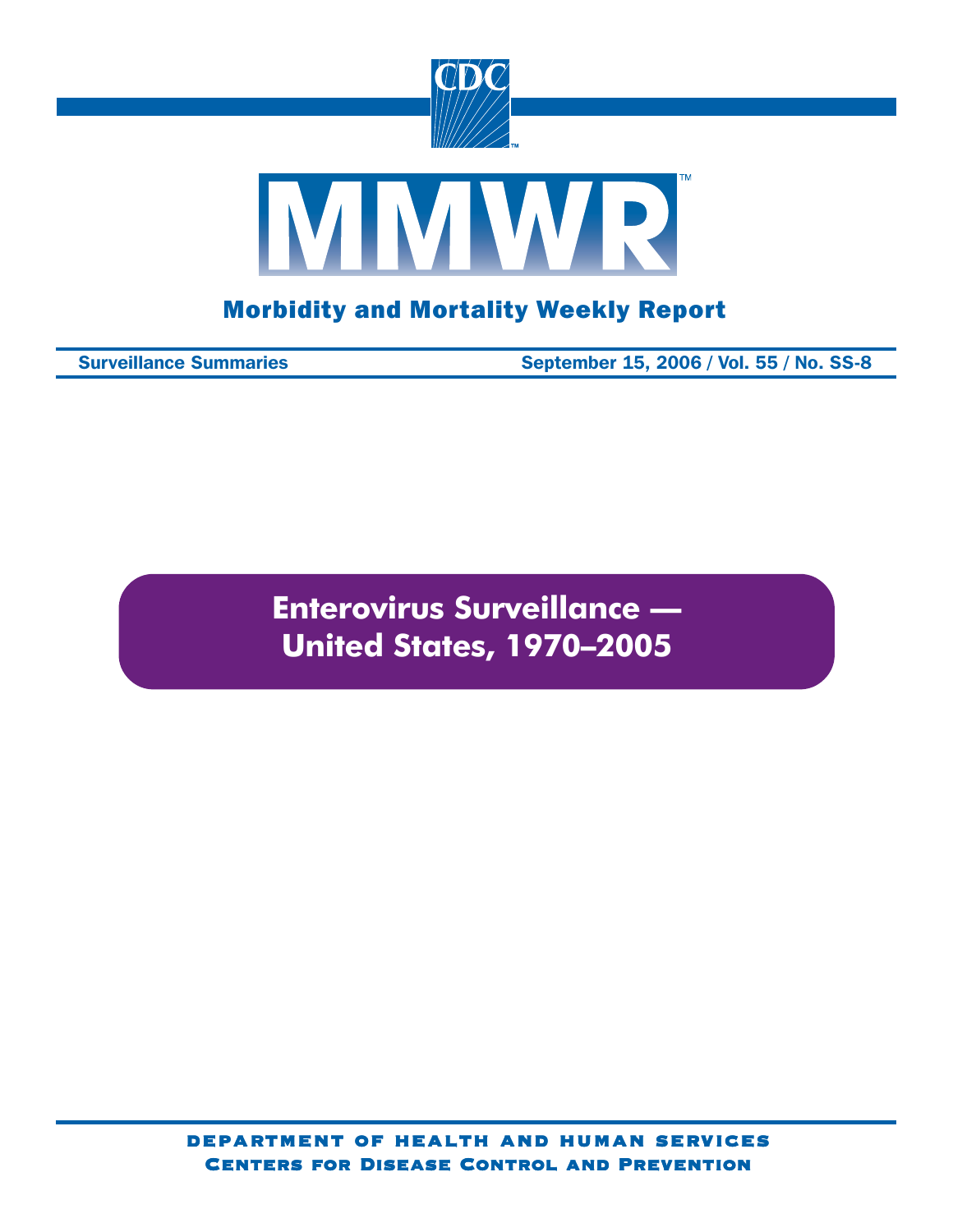The *MMWR* series of publications is published by the Coordinating Center for Health Information and Service, Centers for Disease Control and Prevention (CDC), U.S. Department of Health and Human Services, Atlanta, GA 30333.

**Suggested Citation:** Centers for Disease Control and Prevention. [Title]. Surveillance Summaries, [Date]. MMWR 2006;55(No. SS-#).

#### **Centers for Disease Control and Prevention**

Julie L. Gerberding, MD, MPH *Director* Tanja Popovic, MD, PhD

(*Acting*) *Chief Science Officer* James W. Stephens, PhD (*Acting*) *Associate Director for Science*

Steven L. Solomon, MD *Director, Coordinating Center for Health Information and Service*

Jay M. Bernhardt, PhD, MPH

*Director, National Center for Health Marketing* Judith R. Aguilar (*Acting*) *Director, Division of Health Information Dissemination* (*Proposed*)

#### **Editorial and Production Staff**

Frederic E. Shaw, MD, JD (*Acting*) *Editor,* MMWR *Series*

Suzanne M. Hewitt, MPA *Managing Editor,* MMWR *Series*

Teresa F. Rutledge *Lead Technical Writer-Editor*

> David Johnson *Project Editor*

Beverly J. Holland *Lead Visual Information Specialist* Lynda G. Cupell *Visual Information Specialist*

Quang M. Doan, MBA Erica R. Shaver *Information Technology Specialists*

#### **Editorial Board**

William L. Roper, MD, MPH, Chapel Hill, NC, Chairman Virginia A. Caine, MD, Indianapolis, IN David W. Fleming, MD, Seattle, WA William E. Halperin, MD, DrPH, MPH, Newark, NJ Margaret A. Hamburg, MD, Washington, DC King K. Holmes, MD, PhD, Seattle, WA Deborah Holtzman, PhD, Atlanta, GA John K. Iglehart, Bethesda, MD Dennis G. Maki, MD, Madison, WI Sue Mallonee, MPH, Oklahoma City, OK Stanley A. Plotkin, MD, Doylestown, PA Patricia Quinlisk, MD, MPH, Des Moines, IA Patrick L. Remington, MD, MPH, Madison, WI Barbara K. Rimer, DrPH, Chapel Hill, NC John V. Rullan, MD, MPH, San Juan, PR Anne Schuchat, MD, Atlanta, GA Dixie E. Snider, MD, MPH, Atlanta, GA John W. Ward, MD, Atlanta, GA

#### **CONTENTS**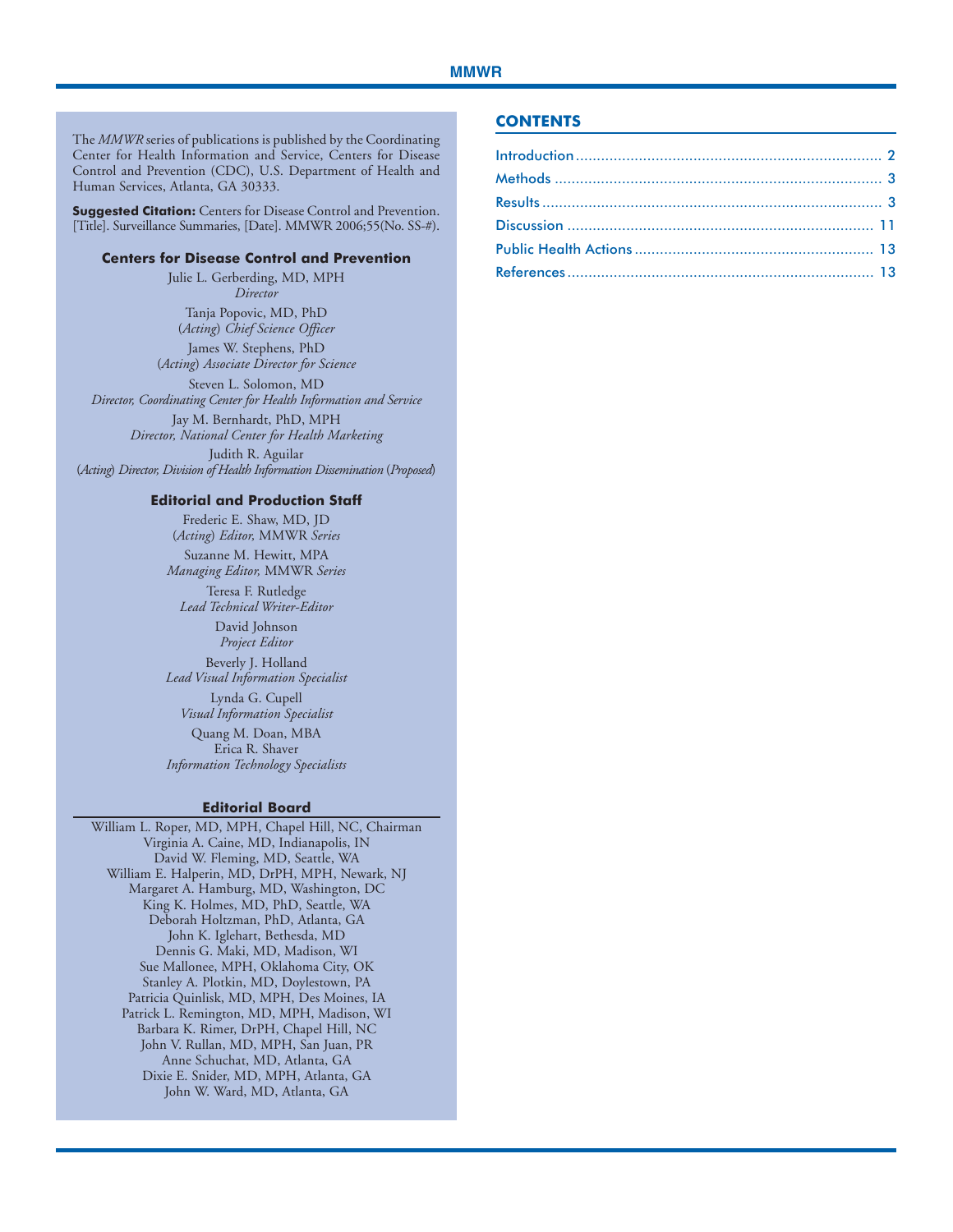# **Enterovirus Surveillance — United States, 1970–2005**

Nino Khetsuriani, MD, Ashley LaMonte-Fowlkes, MPH, M. Steven Oberste, PhD, Mark A. Pallansch, PhD *Division of Viral Diseases, National Center for Immunization and Respiratory Diseases (proposed)*

#### *Abstract*

**Problem:** Enteroviruses are common human viruses associated with various clinical syndromes, from minor febrile illness to severe, potentially fatal conditions (e.g., aseptic meningitis, paralysis, myocarditis, and neonatal enteroviral sepsis). Multiple enterovirus serotypes exist. Individual serotypes have different temporal patterns of circulation and often are associated with different clinical manifestations. Changes in circulating serotypes might be accompanied by large-scale outbreaks.

#### **Reporting Period Covered:** 1970–2005.

**Description of Surveillance System:** The National Enterovirus Surveillance System (NESS) is a voluntary, passive surveillance system that has monitored trends in circulating enteroviruses since 1961. Enterovirus detections by serotype with specimen type, collection date, and demographic information are reported monthly by participating laboratories to CDC, which summarizes the data and disseminates the results. For this analysis, the available data set for 1970–1982 included only information on serotype and state for each report; complete records were available for 1983–2005.

**Results:** During 1970–2005, a total of 52,812 enterovirus detections were reported to NESS (29,772 of them during 1983–2005). Laboratory participation and the numbers of reports declined throughout the 1990s, but they increased again after 2000. The 15 most commonly reported enteroviruses accounted for 83.5% of reports with known serotype, and the five most commonly reported serotypes (echoviruses [E] 9, 11, 30, and 6, and coxsackievirus B5) accounted for 48.1%. Predominant serotypes and ranking of individual enteroviruses changed over time. Long-term circulation patterns for individual serotypes varied but were consistent with epidemic (e.g., E9, E13, E30, and coxsackievirus B5) or endemic patterns (e.g., coxsackieviruses A9, B2, B4, and enterovirus 71). Children aged <1 year accounted for 44.2% of reports with known age. Male predominance was present among patients aged <20 years, but not among those aged >20 years (male/female ratio: 1.4 and 0.9, respectively). Enterovirus detections had prominent summer-fall seasonality, with June–October accounting for 77.9% of reports with known month of specimen collection. Cerebrospinal fluid was the most common specimen type, followed by respiratory and fecal specimens (49.8%, 26.9%, and 13.6%, respectively). Death was reported for 3.3% of detections with known outcome. Infections with coxsackievirus B4 (odds ratio  $[OR] = 3.3$ ; 95% confidence interval  $[CI] = 1.7–6.0$ ), and human parechovirus 1 (formerly E22)  $(OR = 3.7; CI = 1.7–7.6)$  were associated with higher risk for death, and infections with E9 were associated with lower risk for death (OR =  $0.1$ ; CI =  $0-0.4$ ) than infections with other enteroviruses.

**Interpretation:** NESS data allowed identification and description of a core group of consistently circulating enteroviruses that probably determine the disease burden associated with enterovirus infections. These data also are helpful in guiding outbreak investigations and identifying targets for development of diagnostic assays and antivirals. Efforts to update the reporting system initiated in the early 2000s (i.e., simplification of reporting forms and transition to electronic reporting) resulted in a substantial increase in reporting compared with the late 1990s.

**Public Health Action:** Efforts to increase laboratory participation in NESS should continue to allow for more complete and accurate surveillance for enteroviruses. Further improvement in the timeliness of feedback through the development of a NESS website to allow access to historic data and to the information on circulating serotypes can provide additional incentives to public health laboratories to participate in NESS.

**Corresponding author:** Nino Khetsuriani, MD, PhD, National Center for Immunization and Respiratory Diseases (proposed), CDC, 1600 Clifton Road, NE, MS A-34, Atlanta, GA 30333. Telephone: 404-639-0863; Fax: 404-639- 1307; E-mail: nck7@cdc.gov.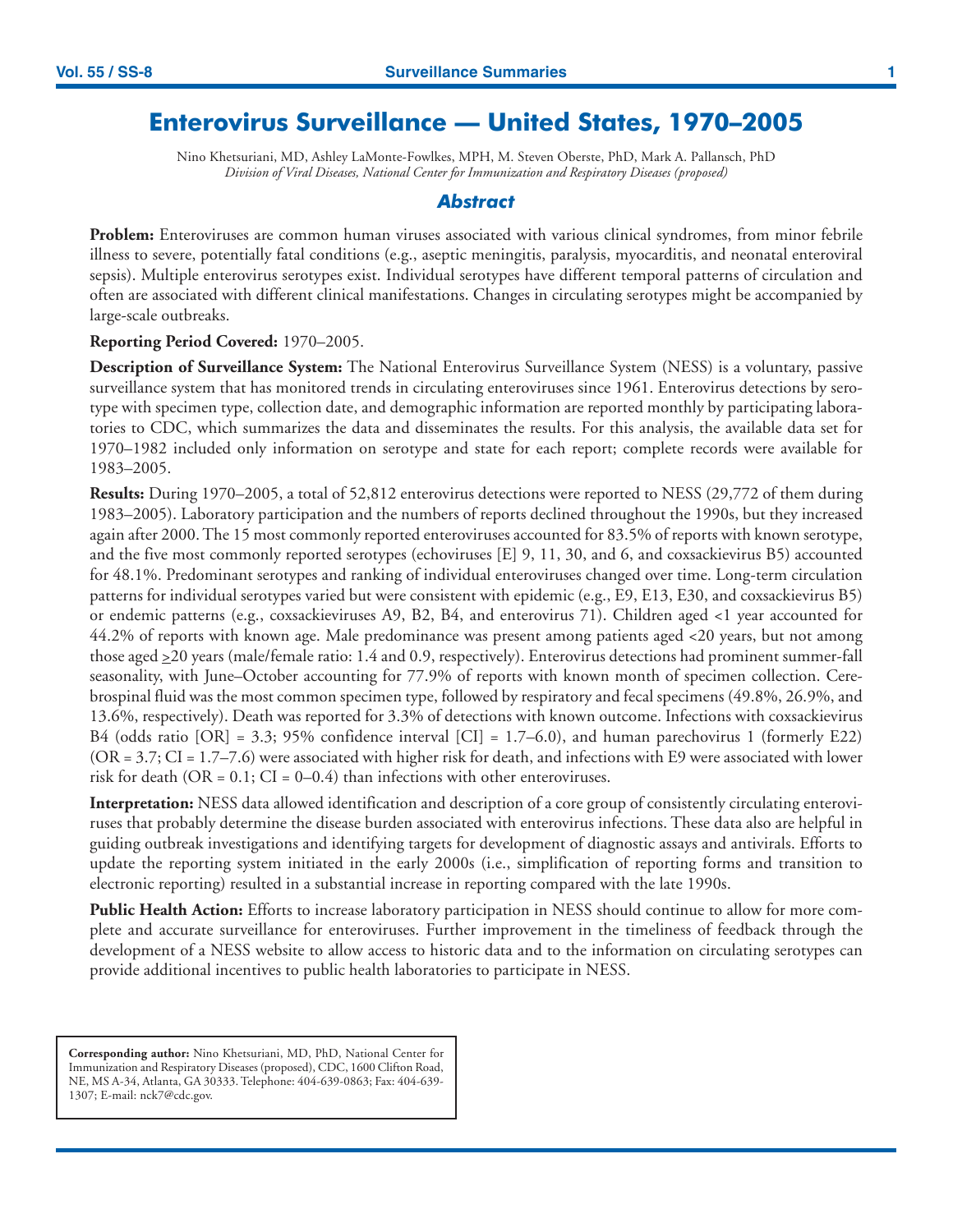## **Introduction**

<span id="page-3-0"></span>Enteroviruses (genus Enterovirus, family *Picornaviridae*) are among the most common viruses infecting humans worldwide. Enteroviruses are associated with diverse clinical syndromes ranging from minor febrile illness to severe, potentially fatal conditions (e.g., aseptic meningitis, encephalitis, paralysis, myocarditis, and neonatal enteroviral sepsis) and could be linked with the development of some chronic diseases (e.g., type 1 diabetes and dilated cardiomyopathy) (*1,2*). Each year, an estimated 10–15 million symptomatic enterovirus infections occur in the United States (*3*).

Enteroviruses are small (approximately 30 nm), nonenveloped, single-stranded RNA viruses with an icosahedral capsid composed of 60 subunits consisting of four structural proteins (VP1 to VP4). Enterovirus RNA is approximately 7.5 kb long and encodes a polyprotein that is processed to yield the mature structural and nonstructural proteins. The coding region is bounded by nontranslated regions at the 5' and 3' ends (*1*).

Serotypes of human enteroviruses have traditionally been classified into echoviruses, coxsackieviruses group A and B, and polioviruses. This traditional taxonomy was based on the associated disease in humans and animal model systems, sometimes resulting in overlaps between groups and difficulties with classification. As a result, beginning in the 1960s, newly discovered enteroviruses receive a numeric designation (e.g., enterovirus 71) instead of being assigned to one of the traditional groups (*1,4*).

Current taxonomy (*4*) takes into account molecular and biologic characteristics and divides human enteroviruses into four species (human enterovirus [HEV] A, B, C, and D) but keeps traditional names for individual serotypes. Sixty-eight serotypes are included in the International Committee on Taxonomy of Viruses classification (Table 1). The distribution of enteroviruses by species only partially corresponds to the groups in the traditional classification. Because molecular techniques of enterovirus typing are becoming increasingly available, new enteroviruses continue to be identified, and enteroviruses 79–101 have been recently described (*5–13*; CDC, unpublished data, 2005). Echoviruses 22 and 23 have been reclassified as a new genus (*Parechovirus*) in *Picornaviridae* and are termed human parechoviruses 1 and 2, respectively (*4,14*). Although they belong to genetically and biologically distinct genera, human parechoviruses and human enteroviruses share many epidemiologic and clinical characteristics (*4*).

The National Enterovirus Surveillance System (NESS), initiated in 1961 and known during its early years as the Enterovirus Surveillance Program (*15*), is the only data source for nationwide trends in enterovirus infections in the United States. Serotype-based enterovirus surveillance in the United States has five objectives: 1) to help public health practitioners determine long-term patterns of circulation for individual enteroviruses; 2) to help interpret trends in enteroviral diseases (e.g., aseptic meningitis) by associating them with circulating serotypes, which can be helpful for studying the association of enteroviruses with clinical manifestations (e.g., chronic diseases such as diabetes); 3) to guide outbreak investigations by enabling linkage of disease clusters with individual serotypes; 4) to help guide development of new diagnostic tests and therapies; and 5) to monitor poliovirus detections, thereby supplementing poliomyelitis surveillance in the United States.

Enterovirus infections, with the exception of paralytic polio, are not nationally reportable in the United States. Therefore, NESS is a voluntary, passive surveillance system. State public

| <b>TABLE 1. Classification of enteroviruses*</b> |                                                                                       |  |  |  |  |  |  |
|--------------------------------------------------|---------------------------------------------------------------------------------------|--|--|--|--|--|--|
| <b>Traditional taxonomy</b>                      | <b>Current taxonomy</b>                                                               |  |  |  |  |  |  |
| <b>Polioviruses</b>                              | Human Enterovirus A (HEV-A)                                                           |  |  |  |  |  |  |
| PV1-3                                            | CAV2-8, 10, 12, 14, 16; EV71, EV76 EV89, EV90, EV91                                   |  |  |  |  |  |  |
| <b>Coxsackie A viruses</b>                       | Human Enterovirus B (HEV-B)                                                           |  |  |  |  |  |  |
| CAV1-22, 24                                      | CAV9; CBV1-6; E1-7, 9, 11-21, 24-27, 29-33; EV69, EV73-75, EV77-8, EV79-88, EV100-101 |  |  |  |  |  |  |
| <b>Coxsackie B viruses</b>                       | Human Enterovirus C (HEV-C)                                                           |  |  |  |  |  |  |
| CBV1-6                                           | CAV1, 11, 13, 17, 19-22, 24, PV1-3                                                    |  |  |  |  |  |  |
| <b>Echoviruses</b>                               | Human Enterovirus D (HEV-D)                                                           |  |  |  |  |  |  |
| E1-7, 9, 11-21, 24-27, 29-33                     | EV68, 70                                                                              |  |  |  |  |  |  |
| <b>Numbered enteroviruses</b><br>EV68-71         |                                                                                       |  |  |  |  |  |  |

\* Enteroviruses 79–101, which are not yet included in the International Committee on Taxonomy of Viruses classification, are shown in italics. The gaps in numbering result from changes in classification. Since the time of their discovery and initial classification, some serotypes have been found to be identical to another enterovirus (i.e., coxsackievirus A15 is the same as coxsackievirus A11, coxsackievirus A18 is the same as coxsackievirus A13, coxsackievirus A23 is the same as echovirus 9, echovirus 8 is the same as echovirus 1, and echovirus 34 is a variant of CVA24). In addition, some serotypes have been reclassified as members of other picornavirus genera or other virus families. Echovirus 10 is reovirus 1 (genus Orthoreovirus, family Reoviridae), echovirus 28 is human rhinovirus 1A (genus Rhinovirus, family Picornaviridae), enterovirus 72 is human hepatitis A virus (genus Hepatovirus, family Picornaviridae), and echoviruses 22 and 23 are now considered human parechoviruses 1 and 2, respectively (genus Parechovirus, family Picornaviridae).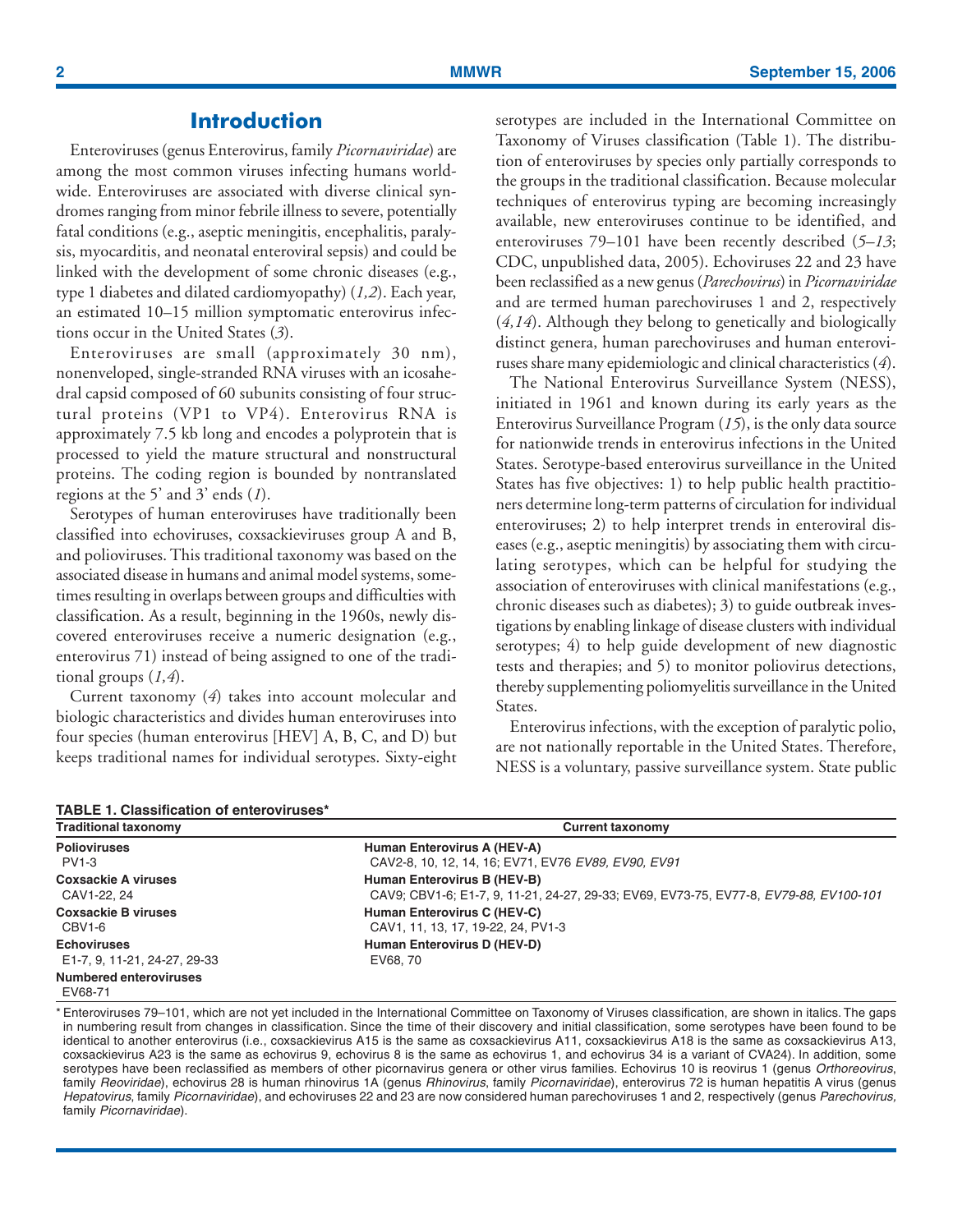<span id="page-4-0"></span>health laboratories and certain other diagnostic laboratories willing to participate report monthly all enterovirus detections in their laboratories to CDC, which summarizes the data and disseminates the results.

The surveillance is serotype-specific (i.e., requires reporting of individual serotypes). In the original system, which operated during 1961–1968, only total numbers of isolates for each serotype were reported. Beginning in 1969, the unit of reporting changed from the isolate to the patient from whom the virus was isolated, and the states began to report the age, sex, and clinical information for individual source patients (*15*). By the 1990s, reporting of clinical information had become incomplete as laboratory access to details of patient information became more limited. As a result, in 2002, the NESS reporting form was revised to include only basic demographic data (e.g., age, sex, and state), date of specimen collection, and specimen type.

Laboratory methods used for enterovirus identification have changed substantially over time. Initially, enteroviruses were detected exclusively by viral culture (in vitro or in suckling mice) and identified by neutralization reaction using intersecting pools of type-specific antisera (*1*). Immunofluorescent assays using monoclonal antibodies became available for some enteroviruses in the 1980s (*2*). In the 1990s, new molecular methods of enterovirus detection and identification were introduced. Beginning in the mid-1990s, the panenteroviruspolymerase chain reaction (PCR) assay, which detects all enteroviruses but does not allow their differentiation, became increasingly available and supplanted viral culture in many diagnostic laboratories (*16–19*). The molecular method for enterovirus typing based on sequence of the VP1 gene (which encodes important type-specific epitopes and, therefore, correlates with serotype) was developed in the late 1990s and is being used by increasing numbers of laboratories (*6–13*). To evaluate the impact of the changes in laboratory methods of enterovirus detection on enterovirus surveillance, beginning in 2001, reporting laboratories were asked to provide information about the methods used for enterovirus detection and typing.

## **Methods**

This report presents a descriptive analysis of nonpolio enterovirus infections reported to NESS during 1970–2005 through passive surveillance. Polioviruses, which are rarely reported to NESS because of the eradication of indigenous wild polioviruses in the Americas (*20*) and cessation of oral poliovaccine use in 2000 (*21*), are excluded from this analysis. Parechoviruses are included because they continue to be reported to NESS even after their reclassification. References to "enteroviruses" as a group throughout the report include parechoviruses.

The available computerized data set for 1970–1982 contained the information on enterovirus serotypes and the reporting state only. The analysis of outcome is limited to 1983–1998 because none of the participating laboratories reported outcome after 1998, probably because of the lack of access to this information. Therefore, the analysis of overall trends includes the entire study period, but the descriptive epidemiologic analysis is limited to 1983–2005, the period for which complete information is available. The numbers presented might be slightly different from the previously reported data because, for this analysis, the identified duplicate reports have been deleted and the records with obvious errors (e.g., use of nonexisting codes for serotype designation) were recoded as "unknown." Analyses were performed using the data available from laboratory reports, which inherently reflect the testing practices of the individual laboratories. Therefore, these data are not representative of population rates nor are they strictly comparable between laboratories.

A descriptive analysis was conducted of reported enterovirus isolations for the entire 36-year period and for three 10-year (1970–1979, 1980–1989, and 1990–1999) and one 6-year (2000–2005) period by month of specimen collection; specimen type; patient age, sex, and outcome; and assessed trends in the number of reporting states and the impact of changing laboratory practices. In addition, long-term temporal trends were analyzed to identify patterns of circulation for individual serotypes. Fifteen enteroviruses most commonly reported during the study period and certain less-common viruses of particular interest because of their virologic or epidemiologic characteristics or disease associations (coxsackieviruses A16 and 24, echovirus 13, enteroviruses 68 and 71, and human parechoviruses 1 and 2) are described individually.

### **Results**

During 1970–2005, a total of 52,812 nonpolio enterovirus detections were reported to CDC; of these, 29,772 detections were reported during 1983–2005. On average, 1,467 reports were submitted annually. The annual number of reports varied widely, from 388 in 1999 to 3,460 in 1972. The average annual number of reported detections was highest in the 1980s (1,814; range: 1,224–2,221) and lowest during the 1990s (1,012; range: 343–2,072). The annual number of states and territories with enterovirus reports also varied substantially, from 11 in 1999 to 47 in 2004 (Figure 1). The number of reporting laboratories increased from a low of 11 in 1999, to 24 and 27 during 2000 and 2001, but then declined to 18– 19 during subsequent years. In 2001, three laboratories used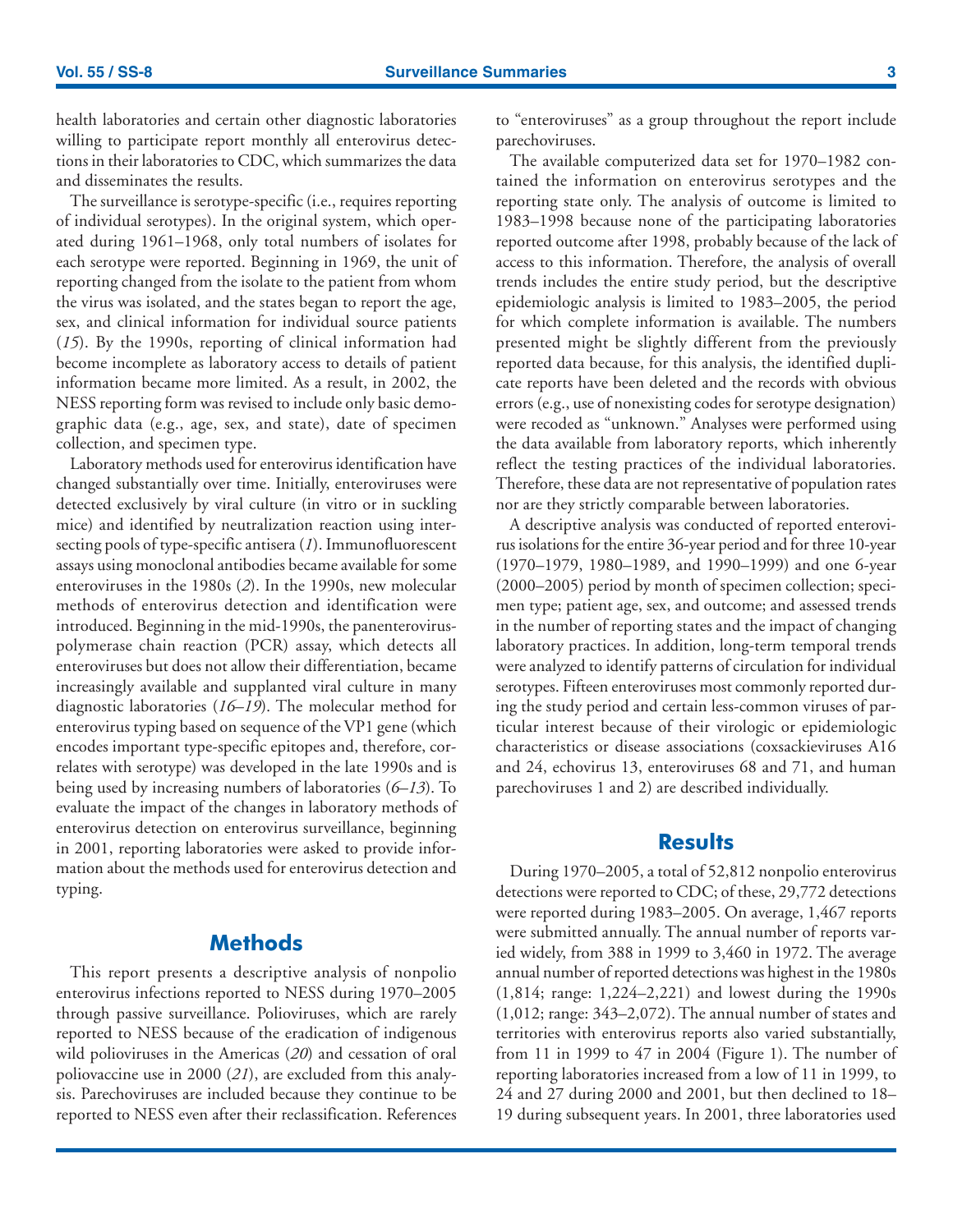genomic methods for enterovirus identification and typing. By 2005, this number had increased to seven.

Enterovirus detections had remarkable seasonality. Cases increased sharply during summer and fall months with a peak in August (5,601 [22.3%] of 25,076 reports with known month during 1983–2005) (Figure 2). For 19,531 (77.9%) reports, specimens were collected during June–October. This summer-fall seasonality was more prominent for enterovirus detections from cerebrospinal fluid (CSF) specimens (81.3% [7,787 of 9,583] reports during June–October) than for reports with fecal (77.6% [2,043 of 2,633 reports]) (Chisquare:  $p<10^{-4}$ ) or respiratory specimens (69.8% [3,684 of 5,275 reports]) (Chi-square:  $p<10^{-6}$ ) as the source of detection.

Age was indicated for 25,114 (84.4%) cases. Infants aged <1 year accounted for 11,095 cases (44.2% of all reports with known age), children aged 1–4 years for 3,763 cases (15.0%), aged 5–9 years for 2,911 cases (11.6%), and aged 10–19 years for 2,996 cases (11.9%) cases. In 4,349 (17.3%) cases, enteroviruses were detected from persons aged  $\geq 20$  years. Sex was reported in 26,812 cases (90.1% of all reports during 1983–2005). Males accounted for 15,294 reports (57.0% of reports with known sex), and females accounted for 11,518 (43.0%) reports (male/female ratio: 1.3). When stratified by age, the male predominance was present only among persons aged <20 years (male/female ratio: 1.4). The male/female ratio among persons aged  $\geq 20$  years was 0.9.

Specimen type was known for 22,579 (75.8%) of 29,772 reports during 1983–2005. CSF was the most common specimen, with 11,248 reports (49.8% of reports with known specimen type), followed by respiratory specimens (6,068 [26.9%]) and stool/rectal swab (3,078 [13.6%]). Other specimen types accounted for 2,185 (9.7%) reports.

Outcome was reported for 3,932 (15.9%) of 24,654 cases during 1983–1998 and was not reported after 1998. During this reporting period, 131 (3.3%) patients died. Of the 115 deaths with known age, 77 (67.0%) occurred among children aged <1 year. The proportion of reports with fatal outcome had a bimodal distribution by age, with the peaks for ages  $1$  year and  $\geq 45$  years (Figure 3).

Enterovirus serotype was specified for 49,637 (94.0%) reports. The proportion of reports with unknown serotype ranged from very low (0.2% in 1974) to very high (21.1% in 2002). The proportion of reports with unknown serotype increased substantially during 1997–2002 (range: 15.0%– 21.1%) but declined again after 2002 (Figure 1).

During 1970–2005, a total of 56 enterovirus serotypes and two parechoviruses were reported (Table 2). Of these, the 15 most commonly reported serotypes accounted for 83.5% of all reports. The five most common serotypes (echoviruses 9,

11, 30, and 6, and coxsackievirus B5) accounted for approximately half of all reports (48.1%).

The most commonly reported serotypes changed over time, as did the ranking of individual serotypes (Table 2). Some serotypes appeared consistently among those most commonly reported, and others were reported frequently for a period of time but were less common at other times. Thirty-six serotypes appeared among the 15 most commonly reported enteroviruses for at least 1 year during the study period, 26 serotypes appeared among the top five, and 11 serotypes were reported as the most common enterovirus for a given year. Along with the five most common enteroviruses, the 11 serotypes include coxsackieviruses A9 and B2, and echoviruses 3, 7, 13, and 16.

Long-term trends of circulation of individual enterovirus serotypes were consistent with two major patterns: epidemic and endemic. Serotypes with an epidemic pattern of circulation were characterized by substantial fluctuations in circulation levels over time, including large peaks when the serotype was among the most prevalent enteroviruses reported for a given year. Serotypes with an endemic pattern had stable and usually low-levels of circulation with few distinct peaks. The results of the serotype-specific descriptive analysis by sex, age group, specimen type and collection month, and outcome indicate similarities and patterns characteristic of individual enteroviruses (Table 3).

## **Individual Serotypes**

#### **Echovirus 9**

Increases in echovirus 9 activity often are accompanied by widespread, large-scale outbreaks (*22–27*). In the United States, peaks in nationwide hospitalization rates for aseptic meningitis have been observed for years when echovirus 9 was predominant (*28*). The most commonly reported clinical syndrome associated with echovirus 9 infection is aseptic meningitis, but paralysis, encephalitis, and severe infections of neonates and immunodeficient persons also have been reported (*29–32*).

Echovirus 9 was the most commonly reported enterovirus in the United States during 1970–2005, accounting for 11.8% of reports with known serotype (Table 2). Echovirus 9 has a distinct epidemic pattern of circulation, with regular sharp increases in reports every 3–5 years (Figure 4). The virus consistently appeared among the most commonly reported serotypes (Table 2) and was the most commonly identified enterovirus six times (1975, 1978, 1984, 1988, 1995, and 2003). Most often, echovirus 9 detections were reported among persons aged 5–19 years. The source of detection in two thirds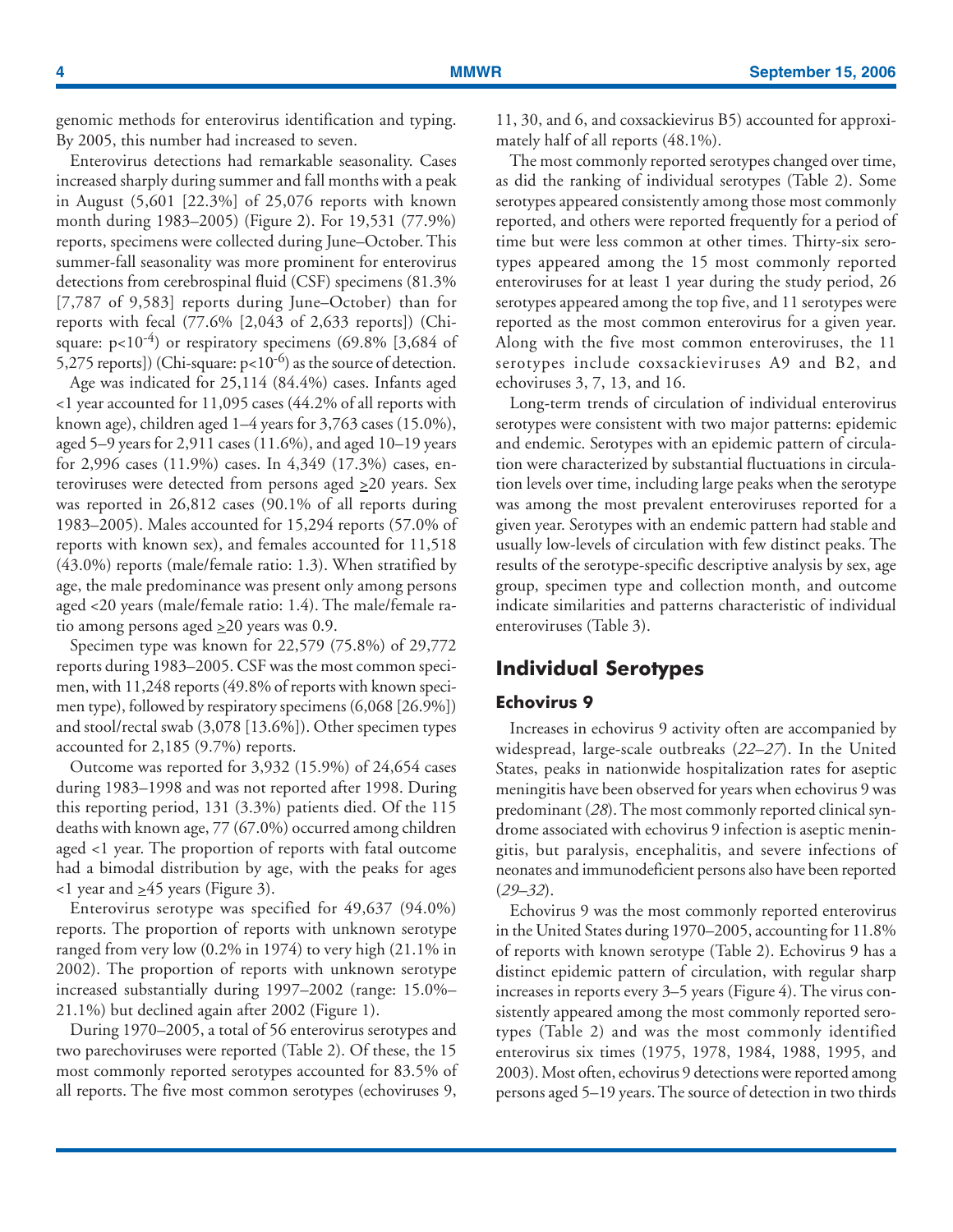**No. of years the serotype was Among Among Reports with known the the Overall serotype (N = 49,637) Serotype rank No. % 1970–1979 1980–1989 1990–1999 2000–2005 rank Reported common common Echovirus 9 1 5,868 11.8** 1 2 4 1 1 36 35 22 **Echovirus 11 2 5,638 11.4** 2 1 2 10 1 36 35 22 **Echovirus 30 3 5,021 10.1** 12 3 1 2 1 36 30 18 **Coxsackievirus B5 4 4,313 8.7** 3 4 9 5 1 36 28 12 **Echovirus 6 5 3,023 6.1** 5 5 4 6 1 36 34 7 **Coxsackievirus B2 6 2,596 5.2** 6 6 5 12 1 36 35 14 **Coxsackievirus A9 7 2,399 4.8** 8 8 6 7 2 36 35 17 **Echovirus 4 8 2,304 4.6** 4 11 19 14 1 36 27 8 **Coxsackievirus B4 9 2,089 4.2** 7 9 10 11 2 36 33 10 **Echovirus 7 10 2,010 4.0** 9 10 7 9 1 35 22 20 **Coxsackievirus B3 11 1,945 3.9** 10 7 11 13 2 36 32 6 **Echovirus 18 12 1,341 2.7** 18 13 15 3 2 36 18 6 **Coxsackievirus B1 13 1,143 2.3** 14 8 8 8 2 35 17 6 **Echovirus 3 14 958 1.9** 11 16 20 20 1 32 9 8 **Echovirus 5 15 916 1.8** 22 12 13 18 4 34 21 18 Human Parechovirus 1 16 880 1.8 15 14 14 19 8 35 26 Echovirus 14 17 713 1.4 13 19 18 22 4 34 19 1 Coxsackievirus A16 18 615 1.2 17 17 22 21 6 34 11 — Echovirus 13 19 578 1.2 36 35–36 39 4 1 28 6 2 Echovirus 25 20 547 1.1 19 23 12 16 5 36 16 1 Echovirus 24 21 537 1.1 23 15 26–27 29 5 31 5 1 Echovirus 16 22 501 1.0 16 24 17 25 1 33 6 2 Echovirus 21 23 458 0.9 26 21 25 24 2 31 7 1 Echovirus 20 24 349 0.7 40 20 21 30–34 3 24 2 1 Echovirus 31 25 337 0.7 25 22 24 30–34 9 30 4 — Echovirus 17 26 286 0.6 27 17 23 46–47 2 27 4 1 Enterovirus 71 27 270 0.5 — 30 16 15 5 23 11 1 Echovirus 2 28 211 0.4 21 28 28 44–45 12 29 2 — Coxsackievirus A4 29–30 180 0.4 24 31 33 30–34 14 25 2 — Echovirus 1 29–30 180 0.4 29 26 29 35 17 28 — — Echovirus 33 31 146 0.3 20 46–47 42 36 3 18 1 1 Coxsackievirus A10 32–33 138 0.3 30 29 30 37–39 14 27 2 — Echovirus 27 32–33 138 0.3 35 27 26–27 30–34 16 30 — — Echovirus 15 34–35 120 0.2 33 32 31–32 27–28 18 31 — — Echovirus 19 34–35 120 0.2 28 44 36 27–28 12 24 1 — Echovirus 15<br>
Echovirus 19<br>
Coxsackievirus A2 36 -37 0.2 31 32 -31 32 -27 -28 18 27<br>
Coxsackievirus A5 37 72 0.1 32 38–39 40–41 44–45 18 19 -1<br>
Coxsackievirus B6 37 72 0.1 48 33 31-32 37-39 18 24<br>
Human Parechovirus 2 39 6 Coxsackievirus A5 37 72 0.1 32 38–39 48–51 37–39 12 20 1 — Coxsackievirus B6 38 68 0.1 48 33 31–32 37–39 18 24 Human Parechovirus 2 39 60 0.1 39 37 34 40 17 22 Coxsackievirus A6 40 58 0.1 38 34 43–45 — 17 15 — — Coxsackievirus A24 41 55 0.1 49 53–54 52–56 17 6 8 1 — Echovirus 12 42 53 0.1 37 40 35 41–43 20 23 — — Coxsackievirus A7 43 46 0.1 34 41 52–56 41–43 20 15 — — Coxsackievirus A21 44 42 0.1 44–47 38–39 37–38 30–34 17 17 Coxsackievirus A13 45 32 0.1 41 42–43 43–45 — 19 11<br>Echovirus 29 46 27 0.1 44–47 45 37–38 — 26 14 Echovirus 29 46 27 0.1 44–47 45 37–38 — 26 14 — — Enterovirus 68 47 26 0.1 — 55–57 40–41 23 15 9 1 — Echovirus 32 48 25 0.1 42 46–47 48–51 — 27 14 — — Coxsackievirus A1 49 24 <0.1 44–47 55–57 48–51 26 11 7 1 — Coxsackievirus A14 50 21 < 0.1 54 42-43 48-51 41-43 21 8 Coxsackievirus A8 51 17 <0.1 43 49 52–56 — 24 10 — — Echovirus 26 52 16 <0.1 52 48 43–45 — 33 9 — — Coxsackievirus A3 53 13 < 0.1 44–47 50–52 46–47 — 31 9<br>Coxsackievirus A11 54 10 < 0.1 51 50–52 46–47 — 31 8 Coxsackievirus A11 54 10 <0.1 51 50–52 46–47 — 31 8 — — Coxsackievirus A17 55 8 <0.1 50 53–54 52–56 — 36 7 — — Coxsackievirus A20 56 5 < 0.1 — 50–52 — 46–47 27 3<br>Coxsackievirus A12 57 3 < 0.1 53 55–57 — — 37 2 Coxsackievirus A12 Enterovirus 70 58 1 <0.1 — — 52–56 — 26 1 — —

**TABLE 2. Frequencies, ranks, and number of years reported for individual enterovirus serotypes — National Enterovirus Surveillance System, United States, 1970–2005\***

\* The 15 most common serotypes are shown in bold. Coxsackieviruses A19 and A22, enterovirus 69, and recently identified enteroviruses numbered 73 and higher have not been reported during the study period.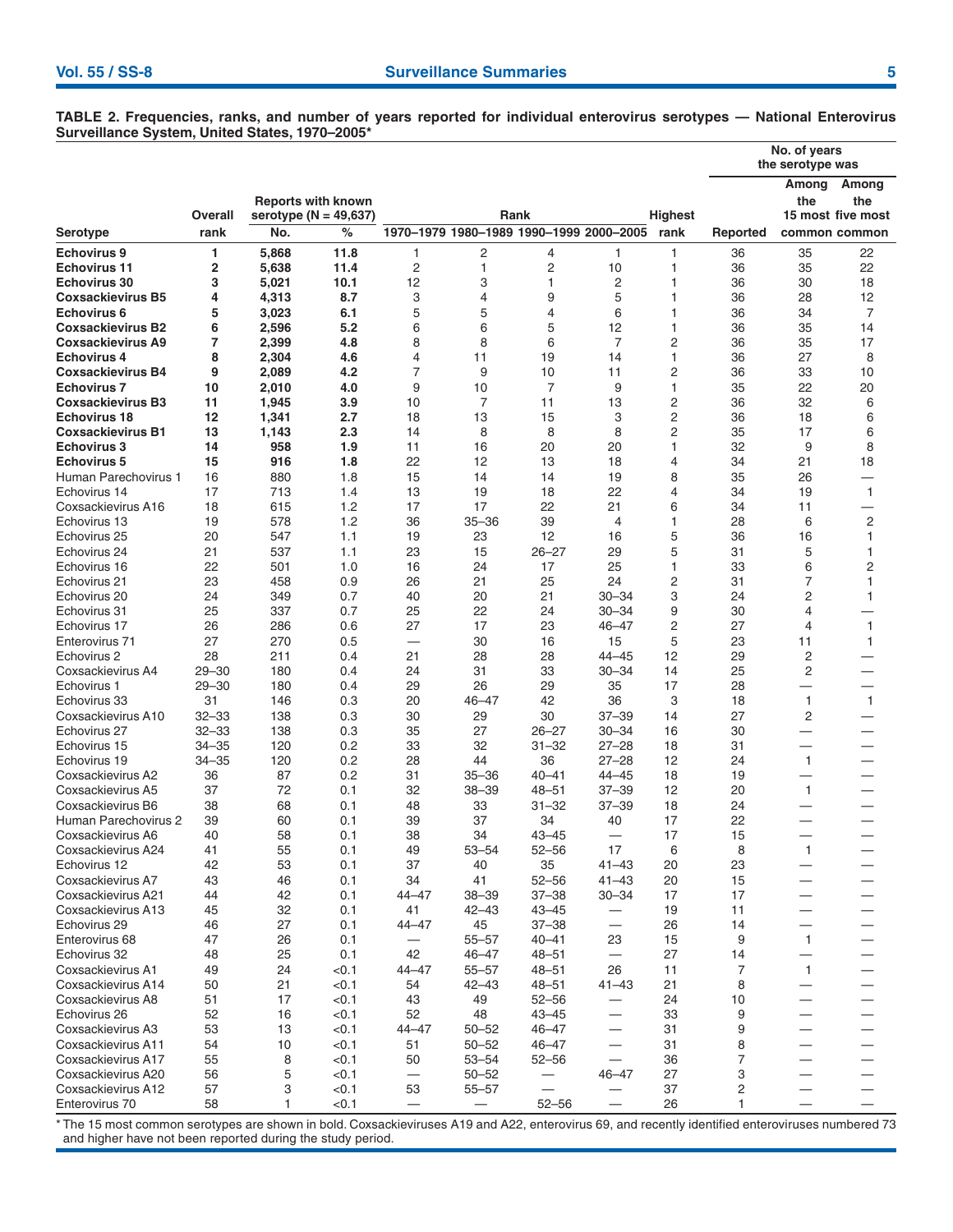**TABLE 3. Reports of selected enteroviruses, by sex and age of source patient, specimen type and collection month, and outcome — National Enterovirus Surveillance System, United States, 1983–2005**

|                           |                                |                   |       |         |          |             |                   |                      |      |                   |              | <b>Specimen</b><br>collection |                        |                   |
|---------------------------|--------------------------------|-------------------|-------|---------|----------|-------------|-------------------|----------------------|------|-------------------|--------------|-------------------------------|------------------------|-------------------|
|                           |                                |                   |       |         |          |             |                   |                      |      |                   |              | month                         |                        |                   |
|                           |                                |                   |       |         |          |             |                   | <b>Specimen type</b> |      |                   | No. with     |                               |                        |                   |
|                           | <b>Sex</b><br>Age groups (yrs) |                   |       |         |          | <b>Most</b> |                   | No. with             |      | known             |              | Outcome*                      |                        |                   |
|                           | %                              | No. with<br>known |       |         | %        |             | No. with<br>known | common<br>specimen   |      | known<br>specimen | June-<br>Oct | specimen<br>collection        | $\%$                   | No. with<br>known |
| <b>Selected serotypes</b> | <b>Male</b>                    | sex               | $<$ 1 | $1 - 4$ | $5 - 19$ | >20         | age               | Type                 | $\%$ | type              | %            | month                         | Fatal                  | outcome           |
| Echovirus 9 <sup>t</sup>  | 57.9                           | 2,837             | 29.9  | 13.5    | 36.9     | 19.7        | 2,653             | CSF <sup>§</sup>     | 67.5 | 2,627             | 75.5         | 2,810                         | 0.2                    | 405               |
| <b>Echovirus 11</b>       | 57.8                           | 2,541             | 54.8  | 15.6    | 13.2     | 16.3        | 2,327             | <b>CSF</b>           | 42.4 | 2,136             | 75.1         | 2,437                         | 4.6                    | 435               |
| <b>Echovirus 30</b>       | 56.3                           | 3,265             | 22.3  | 10.9    | 42.6     | 24.2        | 3,068             | <b>CSF</b>           | 73.8 | 3.010             | 78.6         | 3,287                         | 3.2                    | 310               |
| <b>Coxsackievirus B5</b>  | 55.3                           | 2,041             | 49.2  | 14.9    | 16.8     | 19.1        | 1.844             | <b>CSF</b>           | 47.1 | 1.634             | 83.4         | 1.790                         | 1.5                    | 325               |
| <b>Echovirus 6</b>        | 57.1                           | 1,520             | 41.9  | 14.6    | 24.9     | 18.5        | 1,414             | <b>CSF</b>           | 52.0 | 1,284             | 80.5         | 1,379                         | 5.9                    | 185               |
| <b>Coxsackievirus B2</b>  | 59.1                           | 1.293             | 63.4  | 14.2    | 11.4     | 11.0        | 1,157             | <b>CSF</b>           | 39.2 | 1.089             | 79.1         | 1.188                         | 3.8                    | 263               |
| <b>Coxsackievirus A9</b>  | 56.8                           | 1,257             | 39.4  | 16.6    | 26.5     | 17.5        | 1,126             | <b>CSF</b>           | 54.4 | 1,048             | 80.9         | 1,176                         | 1.7                    | 346               |
| <b>Echovirus 4</b>        | 54.9                           | 687               | 27.6  | 12.9    | 36.1     | 23.4        | 595               | <b>CSF</b>           | 65.0 | 535               | 80.0         | 636                           | 2.8                    | 72                |
| <b>Coxsackievirus B4</b>  | 56.2                           | 937               | 62.5  | 15.5    | 9.6      | 12.4        | 865               | <b>CSF</b>           | 41.1 | 755               | 81.7         | 861                           | 9.8                    | 123               |
| <b>Echovirus 7</b>        | 57.2                           | 1,139             | 57.0  | 17.0    | 14.1     | 11.9        | 1,055             | <b>CSF</b>           | 44.2 | 952               | 76.5         | 1,214                         | 2.5                    | 203               |
| <b>Coxsackievirus B3</b>  | 56.6                           | 830               | 63.7  | 14.9    | 12.3     | 9.1         | 766               | Resp                 | 38.6 | 664               | 78.3         | 787                           | 5.4                    | 130               |
| <b>Echovirus 18</b>       | 57.2                           | 934               | 41.4  | 12.6    | 27.6     | 18.3        | 927               | <b>CSF</b>           | 54.0 | 752               | 79.7         | 661                           | 1.8                    | 57                |
| <b>Coxsackievirus B1</b>  | 52.5                           | 676               | 67.9  | 11.2    | 10.1     | 10.8        | 651               | Resp                 | 39.9 | 576               | 81.1         | 673                           | 0                      | 104               |
| <b>Echovirus 3</b>        | 61.5                           | 174               | 54.7  | 23.6    | 13.7     | 8.1         | 161               | Resp                 | 38.8 | 129               | 79.7         | 182                           | <b>NA</b> <sup>1</sup> | 15                |
| <b>Echovirus 5</b>        | 57.8                           | 457               | 46.4  | 10.9    | 22.6     | 20.1        | 412               | <b>CSF</b>           | 44.9 | 352               | 74.6         | 453                           | 3.8                    | 80                |
| Coxsackievirus A16        | 54.4                           | 259               | 28.3  | 41.3    | 16.1     | 14.3        | 223               | Other                | 41.2 | 199               | 68.3         | 252                           | 1.1                    | 92                |
| Coxsackievirus A24        | 56.0                           | 25                | 3.6   | 3.6     | 39.3     | 53.6        | 28                | Other                | 98.0 | 49                | 97.9         | 48                            | <b>NA</b>              | 0                 |
| Echovirus 13              | 59.2                           | 397               | 44.9  | 11.0    | 31.5     | 12.6        | 390               | <b>CSF</b>           | 54.1 | 392               | 62.4         | 93                            | <b>NA</b>              |                   |
| Enterovirus 68            | 59.1                           | 22                | 29.4  | 35.3    | 11.8     | 23.5        | 17                | Resp                 | 95.7 | 23                | 50.0         | 24                            | <b>NA</b>              | 1                 |
| Enterovirus 71            | 58.7                           | 223               | 42.1  | 30.7    | 11.9     | 15.3        | 202               | Resp                 | 40.2 | 174               | 70.5         | 237                           | <b>NA</b>              | 15                |
| Human Parechovirus 1      | 58.6                           | 495               | 73.0  | 22.6    | 2.0      | 2.4         | 456               | Resp                 | 45.2 | 321               | 62.9         | 474                           | 10.9                   | 92                |
| Human parechovirus 2 55.9 |                                | 34                | 67.6  | 20.6    | 0        | 11.8        | 34                | Resp                 | 50.0 | 18                | 54.5         | 33                            | <b>NA</b>              | 8                 |

\* Outcome information was available for 1983–1998.

<sup>†</sup>The 15 most common serotypes are shown in bold and are listed according to their overall ranking; other serotypes are presented alphabetically.<br>§CSF: cerebrospinal fluid; Resp: respiratory specimens.

¶<50 observations or outcome information not available.

of reports was CSF. Fatal outcome was rarely reported (0.2%), and persons infected with echovirus 9 were at a significantly lower risk for death than persons infected with other serotypes (odds ratio  $[OR] = 0.1$ ; 95% confidence interval  $[CI] =$  $0-0.4$ ).

#### **Echovirus 11**

The most serious, potentially fatal clinical presentation associated with echovirus 11 is neonatal systemic illness, presenting as hepatitis-hemorrhage syndrome (*33–36*). Echovirus 11 has been associated with numerous limited outbreaks in neonatal nurseries (*34,36*). Aseptic meningitis is a common presentation, but unlike other common enteroviruses, echovirus 11 has rarely been associated with community outbreaks of meningitis (*35,37,38*). Echovirus 11, the second most commonly identified enterovirus during the study period, accounted for 11.4% of reports with known serotype (Table 2). Echovirus 11 has an epidemic pattern of circulation; increases in reports occur with irregular intervals and usually last for several years (Figure 5). The overall level of echovirus 11 circulation was highest during 1979–1992, when it was the most commonly reported enterovirus six times (1979, 1980, 1982, 1985, 1986, and 1992). The virus has been relatively quiescent since then, with the exception of a sharp increase in 1999, when it was the most commonly reported enterovirus. The majority of echovirus 11 detections during the study period were made in infants aged <1 year, and CSF was the most common specimen. Death of a patient was reported for 4.6% of echovirus 11 detections with known outcome (Table 3).

#### **Echovirus 30**

Aseptic meningitis is the most commonly reported syndrome associated with echovirus 30 (*39–45*). Meningoencephalitis and milder illnesses (e.g., respiratory illnesses and herpangina) also occur (*43,44*). Increases in echovirus 30 activity are characterized by global spread and large-scale aseptic meningitis outbreaks (*22,26,37,39–45*). Waves of echovirus 30 activity are associated with distinct new genomic lineages, which usually replace previously circulating ones (*46–48*). Echovirus 30 was the third most commonly identified enterovirus during the study period and accounted for 10.1% of reports with known serotype (Table 2). Echovirus 30 has an epidemic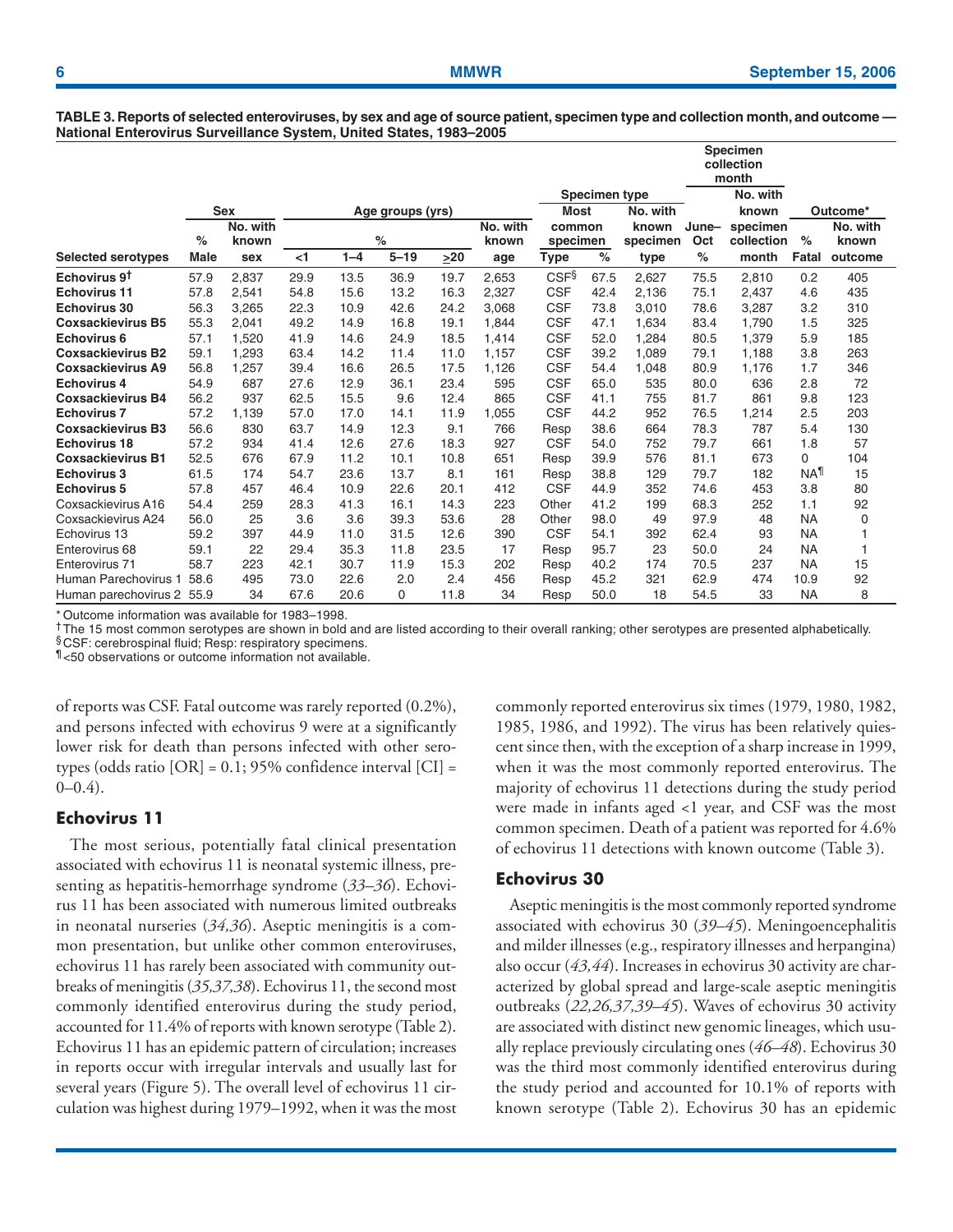pattern of circulation. During the study period, increases in reported activity occurred with irregular intervals and lasted for few years (Figure 6). During the early years of the study period, echovirus 30 was rarely reported. Four major waves of increased activity occurred after 1975 (1975–1985, 1990– 1993, 1997–1998, and 2003–2005). The virus consistently appeared among the most commonly reported enteroviruses (Table 2) and was the most commonly identified enterovirus seven times (1981,1990,1991,1993,1997,1998, and 2004). Echovirus 30 was more commonly detected from older children and adults (66.8%) than from young children, with only 33.2% of reports among persons aged <5 years. CSF was the source for approximately three fourths of echovirus 30 detections (Table 3).

#### **Coxsackievirus B5**

The major clinical presentations of coxsackievirus B5 infections are similar to those observed for other group B coxsackieviruses and include myopericarditis and neonatal systemic illness (encephalomyocarditis syndrome), aseptic meningitis, meningoencephalitis, and acute flaccid paralysis. Hand, foot, and mouth disease and herpangina also have been reported, and a potential association with development of type 1 diabetes has been suggested (*41,49–56*). Outbreaks, mostly of aseptic meningitis, are common in epidemic years (*50,54,55*). Coxsackievirus B5, the fourth most commonly identified enterovirus during the study period, accounted for 8.7% of reports with known serotype during 1970–2005 (Table 2). Coxsackievirus B5 has a distinct epidemic pattern of circulation with regular sharp increases every 3–6 years, which usually last for 1 year (Figure 7). The extent of the increase in activity varied, and smaller peaks sometimes were observed between major ones. Throughout the study period, coxsackievirus B5 consistently appeared among the most commonly reported enteroviruses (Table 2) and was the most commonly identified enterovirus seven times (1972, 1973, 1983, 1989, 1996, 2000, and 2005). Approximately half of all coxsackievirus B5 detections came from young infants, and CSF was the most common source. The summer-fall seasonality in coxsackievirus B5 detections was more prominent than for most other serotypes (Table 3).

#### **Echovirus 6**

During its high activity periods, echovirus 6 often is associated with outbreaks, such as community outbreaks of aseptic meningitis or nursery outbreaks among neonates (*27,21,57– 60*). Reported clinical presentations include aseptic meningitis, meningoencephalitis, rashes, and gastrointestinal illnesses. Neonatal echovirus 6 infections can be associated with hepatitis and pneumonitis (*57–63*). Echovirus 6 was the fifth most commonly identified enterovirus during the study period and accounted for 6.2% of reports with known serotype (Table 2). Echovirus 6 has an epidemic pattern of circulation reminiscent of that for echoviruses 11 and 30 (Figure 8), with three major waves of activity (1970–1977, 1985–1990, and 1994– 2000) and an increase in 2005. Although echovirus 6 consistently appeared among the most commonly reported enteroviruses (Table 2), it was the most commonly reported serotype only in 1977. Children aged <1 year were the most common source of echovirus 6 detection, CSF was the most common specimen accounting for more than 50% of reports, and 5.6% of detections with known outcome resulted in death (Table 3).

#### **Coxsackievirus B2**

Clinical illnesses associated with coxsackievirus B2 include aseptic meningitis, myocarditis, and neonatal systemic illness (*38,51,64,65*). Outbreaks in settings such as football teams and summer camps have been reported (*64,66*), but widespread community outbreaks are not typical. Coxsackievirus B2 accounted for 5.2% of reports with known serotype during 1970–2005 (Table 2). The virus has an endemic pattern of circulation with year-to-year variability (Figure 9) and has consistently appeared among the top 15 serotypes. Two episodes of unusually high activity of coxsackievirus B2 have been document: in 1976 and 1994, when it became the most commonly reported enterovirus, accounting for >15% of all reported enteroviruses. The proportion of children aged <1 year among reports of coxsackievirus B2 detections exceeded 60%, and CSF was the most common source of detection (Table 3).

#### **Coxsackievirus A9**

Neurologic illnesses (e.g., aseptic meningitis, meningoencephalitis, and encephalitis), including cases occurring in the context of hand, foot, and mouth disease outbreaks, and epidemic neuropathy predominate among clinical manifestations of coxsackievirus A9 infection (*38,67,68*). In addition to sporadic detection, a community outbreak has been reported (*69*). Coxsackievirus A9 accounted for 4.8% of reports with known serotype reported to NESS during 1970–2005 (Table 2). Although coxsackievirus A9 consistently appeared among the most commonly reported enteroviruses, its highest rank during the study period was second in 1973, when it accounted for approximately 12% of all reports. Coxsackievirus A9 is a typical representative of enteroviruses with an endemic pattern of circulation (Figure 10). Children aged <1 year were the most common age group for coxsackievirus A9 detection, and CSF was the most common specimen. Death occurred in 1.7% of reports with known outcome (Table 3).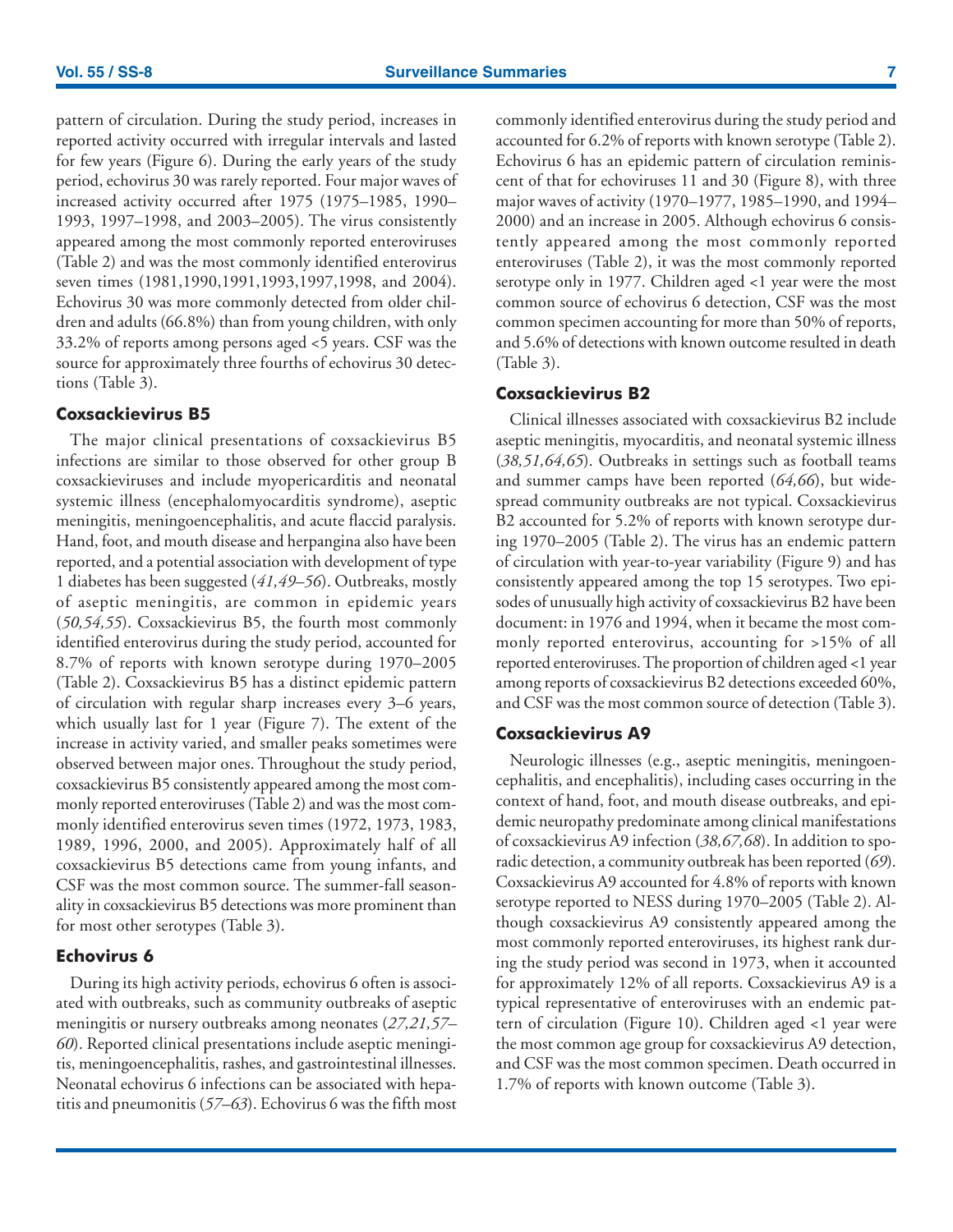#### **Echovirus 4**

Outbreaks of aseptic meningitis caused by echovirus 4 have been described in several countries (*26,70–72*). A new genetic variant of echovirus 4, which has replaced previously circulating lineages, might have been circulating since 1997 (*70*). Echovirus 4 accounted for 4.6% of reports with known serotype (Table 2). Echovirus 4 has a cyclical, epidemic pattern of circulation with irregular intervals between periods of high activity. The highest level of activity was observed during 1970–1978 (in 1973, it was the most commonly identified enterovirus, accounting for >30% of all reports), and during 1984–1990, with a minor peak during 2001–2002 (Figure 11). The virus was frequently present among the 15 most common enteroviruses, but its ranking declined from fourth during the 1970s to 19th during the 1990s (Table 2). In 36.1% of reports, echovirus 4 was detected among persons aged 5–19 years. Children aged <5 years accounted for <50% of all echovirus 4 reports. CSF was the source of echovirus 4 in approximately two thirds of reports (Table 3).

#### **Coxsackievirus B4**

Outbreaks of coxsackievirus B4 are rare. Most common clinical syndromes associated with coxsackievirus B4 include aseptic meningitis, encephalitis, myopericarditis, neonatal infections, febrile rash illnesses, and respiratory manifestations (*73–75*). Coxsackievirus B4 accounted for 4.2% of reports with known serotypes and has consistently appeared among the 15 most common enteroviruses, but it has never been the predominant serotype (Table 2). Coxsackievirus B4 has an endemic pattern of circulation (Figure 12). Approximately 60% of all coxsackievirus B4 detections came from young infants, and CSF was the most common source. Similar to coxsackievirus B5, the summer-fall seasonality in coxsackievirus B4 detections was more prominent than for the majority of other serotypes. Coxsackievirus B4 had one of the highest proportions of reports with fatal outcome (9.8%) (Table 3), with a significantly higher risk of death when compared with fatal outcomes among persons infected with any other enterovirus serotypes (OR =  $3.3$ ; CI =  $1.7-6.4$ ).

#### **Echovirus 7**

Clinical presentations of echovirus 7 infection include aseptic meningitis, meningoencephalitis, paralysis, gastrointestinal manifestations, and neonatal systemic illness. Outbreaks associated with echovirus 7 have been rarely reported (*76–80*). Echovirus 7 accounted for 4.0% of reports with known serotype during 1970–2005 (Table 2). Echovirus 7 has a cyclical, epidemic pattern of circulation with irregular intervals between periods of high activity. Echovirus 7 commonly appeared among the 15 most common enteroviruses and was the most commonly reported serotype in 2002. The increased activity of echovirus 7 was reported during 1978–1979, 1985–1987, 1991–1997, and 2002 (Figure 13). In approximately 60% of reports, echovirus 7 was detected in young infants. CSF was the most common source of echovirus 7 detections (Table 3).

#### **Coxsackievirus B3**

Coxsackievirus B3 has been commonly associated with myopericarditis, aseptic meningitis, neonatal systemic illness, meningoencephalitis in immunodeficient persons, herpangina, and rash illnesses (*81–83*). Outbreaks of neonatal infections and herpangina and a cluster of myocarditis cases in the context of community wide coxsackievirus B3 outbreak have been reported (*84–86*). Coxsackievirus B3 accounted for 3.9% of reports with known serotype (Table 2). Coxsackievirus B3 has an epidemic pattern of circulation. The increases in its activity are of variable duration and extent and occur after variable periods of quiescence (Figure 14). Coxsackievirus B3 has consistently appeared among the 15 most commonly reported enteroviruses but has never been the most commonly reported virus, with a highest ranking of second in 1980 and 1994. The proportion of children aged <1 year among reports of coxsackievirus B3 detections exceeded 60%, and respiratory specimens were the most common source of detection. Fatal outcome was reported for 5.4% of coxsackievirus B3 detections with known outcome (Table 3).

#### **Echovirus 18**

Outbreaks associated with echovirus 18 have been reported during the periods of its increased circulation. The most commonly reported clinical syndrome associated with echovirus 18 infection is aseptic meningitis, but paralysis, neonatal sepsis, and other manifestations also have been documented (*40,87–89*). Echovirus 18 accounted for 2.7% of reports with known serotype (Table 2). The virus has an epidemic pattern of circulation with increased levels of activity after prolonged quiescence. During 1970–2005, two periods of increased activity of echovirus 18 were observed (1986–1987 and 1995– 2005) (Figure 15). Activity reached its highest level in 2001. Echovirus 18 appeared among the 15 most common enteroviruses during 18 of 36 years of the study period; it has never been the predominant enterovirus, but ranked second in 1987 and 2001. Children aged <1 year were the most common age group for echovirus 18 detection, and CSF was the most common specimen. Death was reported for 1.8% of echovirus 18 cases with known outcome (Table 3).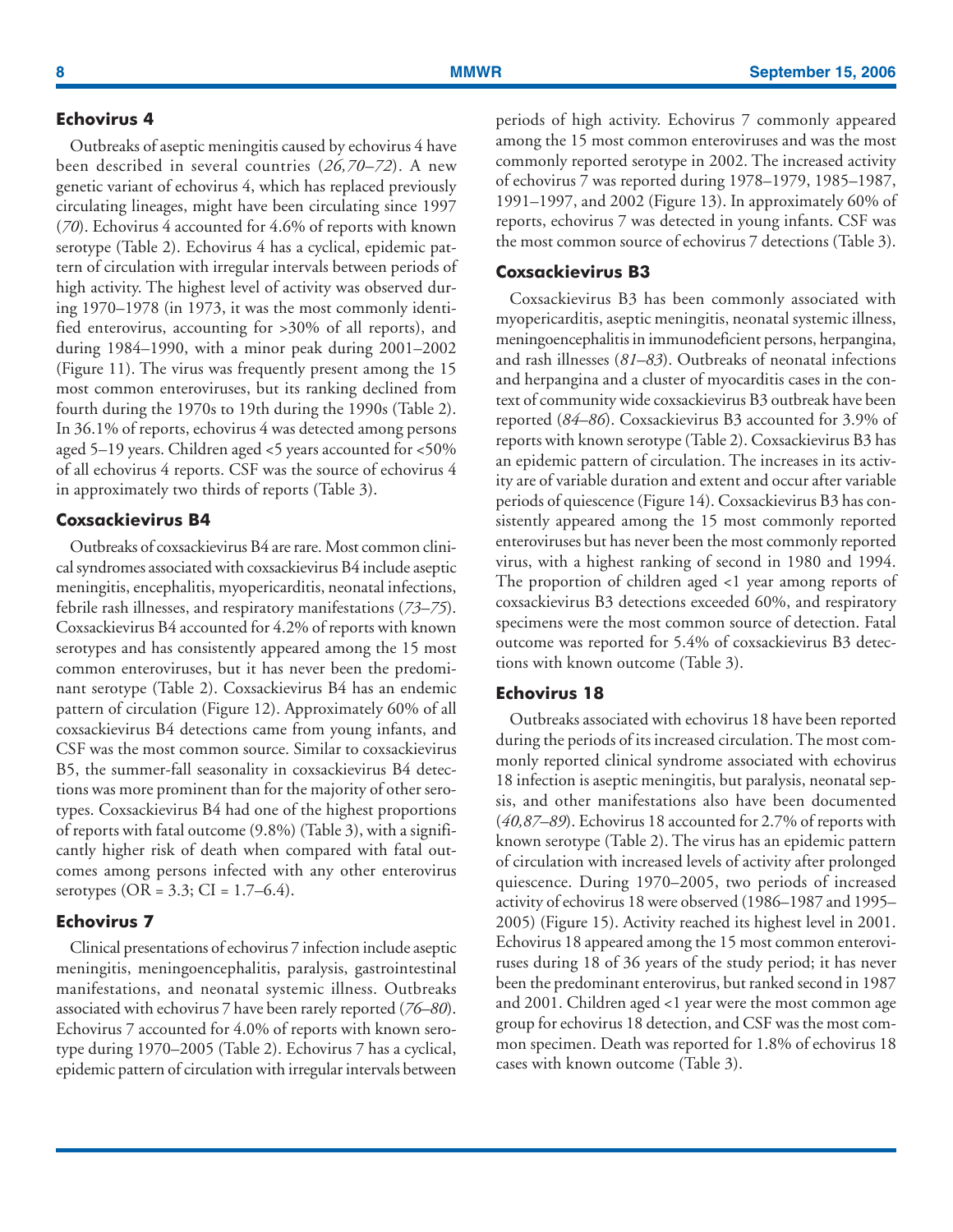### **Coxsackievirus B1**

Coxsackievirus B1 has been associated with outbreaks of aseptic meningitis and pleurodynia (*35,90–92*). Common clinical presentations are similar to other group B coxsackieviruses and include aseptic meningitis, meningoencephalitis, myocarditis, hand, foot, and mouth disease, and pleurodynia. Coxsackievirus B1 also can cause systemic neonatal illness sometimes presenting as fulminant hepatitis with coagulopathy, a syndrome usually associated with echovirus 11 rather than with encephalomyocarditis syndrome typical for coxsackieviruses B2-5 (*33,92*). Coxsackievirus B1 accounted for 2.3% of reports with known serotype during 1970–2005 (Table 2). Coxsackievirus B1 has an epidemic pattern of circulation, with increased activity occurring with irregular intervals and usually lasting several years (Figure 16). The overall level of coxsackievirus B1 circulation showed a tendency toward increase since the 1990s. Coxsackievirus B1 appeared among the 15 most common enteroviruses during 17 of 36 years of the study period; it has never been the most commonly reported enterovirus but ranked second in 1977. Two thirds of coxsackievirus B1 reports during the study period were from infants aged <1 year, and respiratory specimens were the most common source of its detection. No fatal outcomes were reported for 104 coxsackievirus B1 detections with known outcome. Similar to coxsackieviruses B4 and B5, the summer-fall seasonality in coxsackievirus B1 detections was more prominent than for the majority of other serotypes (Table 3). Reports of coxsackievirus B1 had the least prominent male predominance of all serotypes (52.5%).

### **Echovirus 3**

An echovirus 3 aseptic meningitis outbreak was reported in the early 1970s, but few cases were reported in subsequent years (*93*). Other reported clinical syndromes include meningoencephalitis and paralysis (*94,95*). Although echovirus 3 remains rare in the United States, an outbreak was reported in South Africa in 2001 (*96*). Echovirus 3 accounted for 1.9% of reports with known serotype (Table 2). The virus has a distinct epidemic pattern of circulation with regular increases every 4–7 years (Figure 17). Echovirus 3 was the most commonly detected enterovirus in 1970, but since then, the magnitude of periodic increases has been declining. After the mid-1990s, the serotype has become very uncommon. The majority of echovirus 3 reports were identified in infants aged <1 year, and respiratory specimens were the most common source of its detection (Table 3).

### **Echovirus 5**

A small outbreak of echovirus 5 aseptic meningitis occurred among adults in Finland in 1985, concurrent with the last reported increase of this virus in the United States (*97*). During 1970–2005, echovirus 5 accounted for 1.8% of reports with known serotype (Table 2). Echovirus 5 has an epidemic pattern of circulation, with increased activity occurring with irregular intervals and usually lasting several years (Figure 18). Echovirus 5 frequently appeared among the 15 most common enteroviruses with a high rank of fourth in 1982. After 1990, the magnitude of periodic increases in its activity declined considerably. Children aged <1 year were the most common source for echovirus 5 detection, and CSF was the most common specimen. Fatal outcome was reported in 3.8% of echovirus 5 infections with known outcome (Table 3).

#### **Echovirus 13**

During the approximately 50 years after its initial identification, echovirus 13 remained rare, with no reports of outbreaks associated with this virus. However, a worldwide spread of the virus occurred during 2000–2001 and caused major outbreaks of aseptic meningitis throughout the world (*57,98– 103*). Genetically, the majority of echovirus 13 isolates have diverged considerably from the prototype strain, but all circulating strains are closely related (*98*). Clinical presentations associated with echovirus 13 include aseptic meningitis, encephalitis, respiratory and gastrointestinal manifestations, and chronic infection of immunodeficient hosts (*98,104,105*). During 1970–2005, echovirus 13 accounted for 1.2% of reports with known serotype (Table 2). A slight increase occurred in 2000 (12 reports), followed by a sharp peak of 412 reports in 2001, when it became the most commonly identified enterovirus in the United States (Figure 19). Since then, the levels of echovirus 13 activity have declined, but the virus continues to appear among the 15 most common serotypes. Children aged <1 year were the most common age group for echovirus 13 reports, and CSF was the most common specimen. Echovirus 13 had less prominent summer-fall seasonality than other enteroviruses, with only 62.4% of reports during June–October (Table 3).

#### **Coxsackievirus A16**

The most common illness associated with coxsackievirus A16 infection is hand, foot, and mouth disease. More serious manifestations are rare, but cases of aseptic meningitis, fatal myocarditis, rhabdomyolysis with renal failure, and neonatal febrile illness have been described, and outbreaks have been reported (*106–110*). During 1970–2005, coxsackievirus A16 accounted for 1.2% of reports with known serotype (Table 2). The virus rarely appeared among the 15 most common enteroviruses and never ranked higher than sixth. Coxsackievirus A16 has an endemic pattern of circulation (Figure 20). The reported overall levels of coxsackievirus A16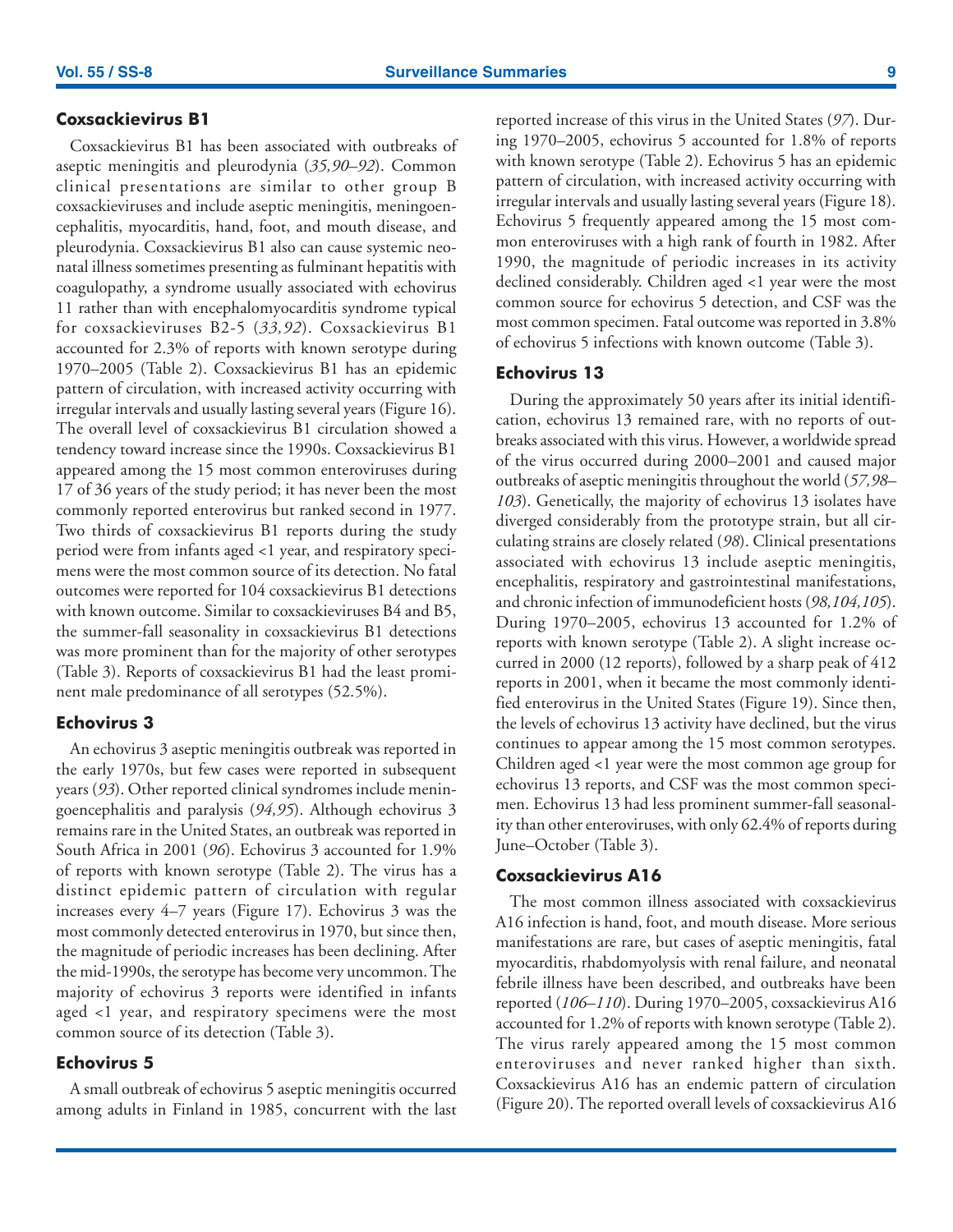activity were higher during the 1970s and 1980s and have declined since 1990. The age group most commonly associated with coxsackievirus A16 detections was children aged 1–4 years, and specimens coded as "other" were the most frequent source, possibly referring to scrapings from hand, foot, and mouth disease lesions. The summer-fall seasonality was present, but to a somewhat lesser extent than for other enteroviruses. Death was reported for 1.1% of coxsackievirus A16 infections in persons with known outcome (Table 3).

#### **Coxsackievirus A24**

Coxsackievirus A24 variant is one of the two enteroviruses, along with enterovirus 70, associated with massive outbreaks of acute hemorrhagic conjunctivitis, which periodically occur in tropical areas and involve large populations (*111,112*). Coxsackievirus A24 was rarely reported during the study period (Table 2). Of 55 reports, 45 (81.8%) were associated with a single outbreak of acute hemorrhagic conjunctivitis in Puerto Rico (*112*). Approximately half of detections were from adults, all but one specimen were coded as "other" (presumably, conjunctival swabs), and nearly all of the reported infections occurred during the summer-fall period.

#### **Enterovirus 68**

Enterovirus 68 is unique among the enteroviruses because it has properties of both enteroviruses and rhinoviruses (members of another genus in the *Picornaviridae* family). Strains of enterovirus 68 have been independently identified as rhinovirus 87, but recent genomic sequence data for both viruses confirmed that they are of the same type (*113,114*). Enterovirus 68 is one of the most rarely reported serotypes, with only 26 reports throughout the 36-year study period (Table 2). The first report of enterovirus 68 to NESS was in 1987, and the highest number of reports in a single year was 11 in 2003. This increase was largely associated with enhanced detection at the site of a study of respiratory viruses among asthma patients (*113*). In all but one case, enterovirus 68 was detected from respiratory specimens, and in one case in 2005 from CSF of a patient with acute flaccid paralysis. This case, in a young adult, was the first report of CNS infection by enterovirus 68. The most common age group associated with enterovirus 68 was children aged 1–4 years, but approximately one fourth of all reports were in adults aged  $\geq$ 20 years. Fifty percent of all reported enterovirus 68 infections occurred outside the typical summer-fall season (Table 3).

#### **Enterovirus 71**

Enterovirus 71 is associated with serious neurologic manifestations (e.g., aseptic meningitis, polio-like paralysis, and bulbar encephalitis) and mild rashes, including hand, foot, and mouth disease. Outbreaks of paralysis were reported in Europe during the 1960s and 1970s (*115*). During the late 1990s and early 2000s, outbreaks of fatal bulbar encephalitis among young children occurred in the southeast Asian countries, usually in the context of enterovirus 71-associated outbreaks of hand, foot, and mouth disease (*116–119*). Localized outbreaks of enterovirus 71-associated illnesses have been documented in the United States since 1973 (*115*), but no detections were reported to NESS until 1983. During 1983–2005, a total of 270 cases of enterovirus 71 were reported (Table 2). The overall temporal pattern of enterovirus 71 reports was consistent with endemic circulation (Figure 21). An increasing trend in overall level of reported activity was documented, especially after the mid-1990s, but large-scale nationwide activity, similar to the ones in southeast Asia in the late 1990s and early 2000s, has not been observed. Enterovirus 71 was reported during 23 of the 36 study years, and it appeared among the 15 most common serotypes 11 times (1987, 1994, and 1996–2005), with a high ranking of fifth in 1994. Children aged <1 year were the most common source of enterovirus 71 reports; children aged <5 years accounted for approximately three fourths of all reports. Approximately 40% of detections were from respiratory specimens, and 70% of reported infections occurred during the enterovirus season (Table 3).

#### **Human Parechoviruses 1 and 2**

Clinical manifestations of human parechovirus infections include aseptic meningitis, encephalomyelitis, acute flaccid paralysis, and neonatal sepsis with necrotizing enterocolitis (*14,120*). A nursery outbreak of human parechovirus 1 infection has been described (*120*). During 1970–2005, human parechovirus 1 (formerly echovirus 22) accounted for 880 detections (1.8% of reports with known serotype) (Table 2). Although the virus was among the 15 most common serotypes during 26 of 36 years, its highest rank was eighth (1977, 1982, 1985, and 1996), consistent with the endemic pattern of circulation. Overall level of reported activity was highest throughout the 1980s and declined to the current low level after 1996 (Figure 22). Approximately 95% of human parechovirus 1 detections were reported in children aged <5 years and 73% in children aged <1 year. The most commonly reported source was respiratory specimens. The majority (62.9%) of infections occurred during the summer-fall season, but the seasonality was not as prominent as for the majority of enteroviruses. Human parechovirus 1 had the highest reported proportion of fatal outcomes (10.9%) compared with all other serotypes, and persons infected with this virus were at a significantly higher risk for death than those infected with other serotypes (OR =  $3.7$ ; CI =  $1.7-7.6$ ).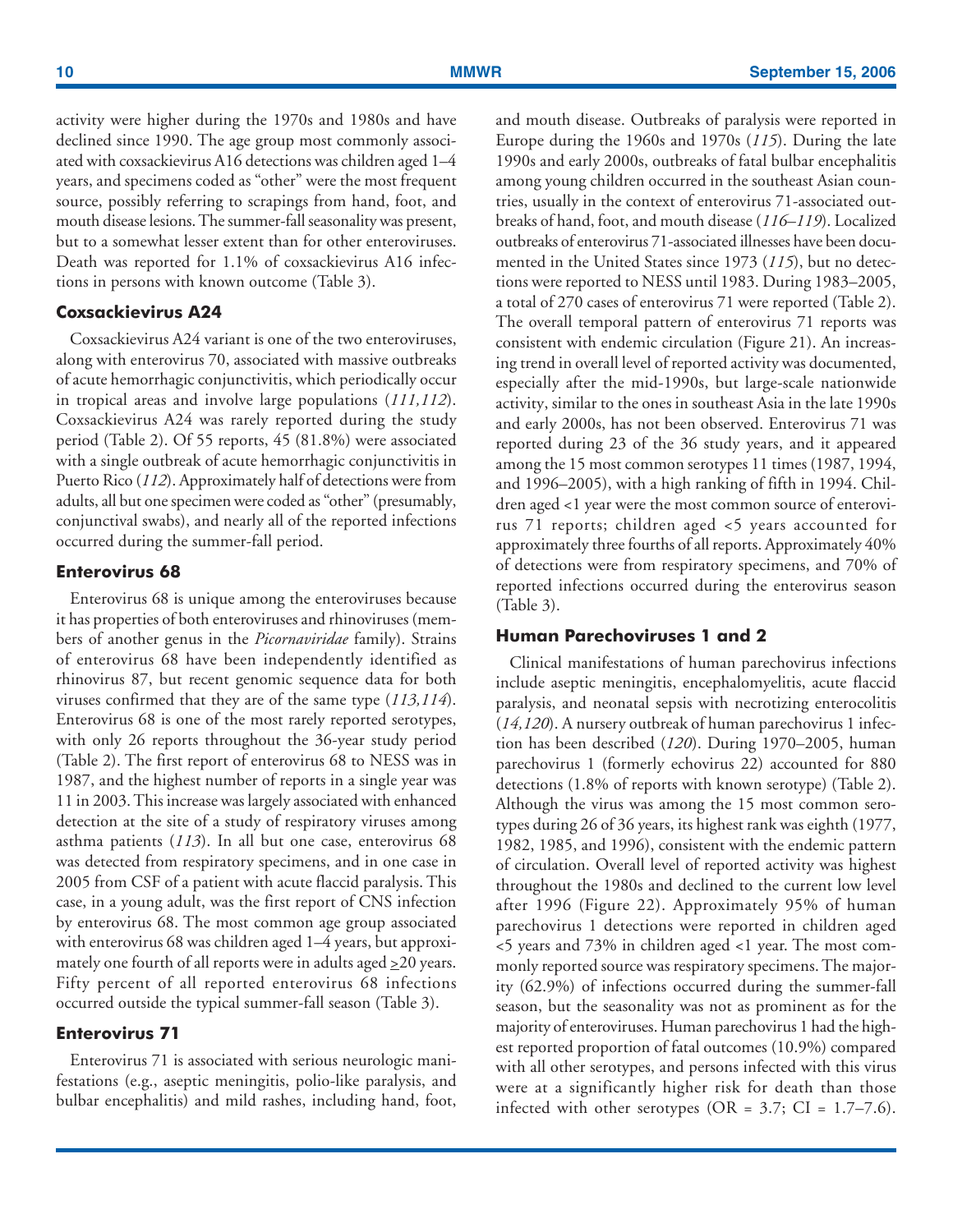<span id="page-12-0"></span>Human parechovirus 2 (formerly echovirus 23) was rarely reported, and its characteristics resembled those for human parechovirus 1 (Tables 2 and 3).

#### **Other Serotypes**

Other coxsackie A viruses were rarely reported, and each accounted for a very small proportion of reports; reports of these viruses became extremely rare after the mid-1990s. The exception from this pattern was coxsackievirus A1, with 15 reports in 2004 (compared with nine during 1970–2003). These reports were associated with an outbreak of aseptic meningitis caused by coxsackievirus A1 that was identified by the CDC Enterovirus Laboratory using molecular methods. Reports of coxsackievirus B6 were at a steady low level throughout the study period. Other echovirus serotypes together accounted for approximately 10% of all reports with known serotype, with individual serotype contribution ranging from <0.1% to 1.4%. Reports of several of these serotypes remained stable throughout the study period, and reports of echoviruses 14, 16, 17, 19, 26, 27, 29, 31, and 32 became very rare or absent during the 1990s and 2000s. Only one case of enterovirus 70 was reported. This virus is usually associated with large scale outbreaks of acute hemorrhagic conjunctivitis in tropical countries, but importations into the United States by travelers from affected areas have been reported (*121*). For the entire study period, no cases of coxsackieviruses A19 and A22, enterovirus 69, and recently identified enteroviruses numbered 73 and higher were reported.

### **Discussion**

Serotype-based enterovirus surveillance provides a mechanism for determining patterns of enterovirus circulation and for identifying predominant serotypes for a given season. Monitoring circulating enteroviruses is important because individual serotypes can be associated with different clinical manifestations and outcomes and have different temporal patterns of circulation. Changes in predominant serotypes can be accompanied by large-scale outbreaks of enteroviral illnesses. Although predominant serotypes change over time, the analysis of long-term surveillance data identified a core group of enteroviruses that consistently appear among those most commonly reported. These common serotypes probably determine, to a substantial degree, the overall impact of enterovirus infections in terms of associated disease burden. In addition, the availability of surveillance data for the period spanning nearly four decades allowed identification of longterm temporal trends for individual serotypes missed in reports with shorter observation periods.

Although the reasons for differences in long-term patterns of individual serotypes are unclear, both the agent and host factors probably affect enterovirus circulation. For many serotypes (e.g., echoviruses 13 and 30 and coxsackievirus B5), increases in activity have been associated with the emergence of new genetic lineages, which often replace the previously circulating ones (*46,48,55,98*); for other enteroviruses, multiple lineages might co-exist (*122*). Reemergence of an old epidemic genotype after being replaced for several years by another genotype also has been described (*123*). Population immunity to a particular serotype determines, to a great degree, the potential extent of the virus spread and disease. Accumulation of a susceptible population, especially in younger cohorts, during the years of the quiescence of the virus probably is a contributing factor to periodic increases in circulation levels of enteroviruses with a regular epidemic pattern.

NESS provided data to determine descriptive epidemiologic characteristics for enteroviruses as a group and for individual serotypes, including relatively rare ones. The analysis in this report demonstrated a higher risk for death associated with coxsackievirus B4 and human parechovirus 1 compared with detections of other enterovirus serotypes and a lower risk for fatal outcome for those infected with echovirus 9, which have implications for patient prognosis. Associations of other serotypes with an increased or reduced risk for fatal outcome might have been missed because outcome was reported in only a small proportion of cases. The factors contributing to the differences in the risk for fatal outcome are unknown.

Different serotypes were detected more frequently in certain types of specimens, reflecting variations by serotype in typical clinical presentations. For example, echoviruses 9 and 30, the viruses commonly associated with aseptic meningitis outbreaks, were mostly detected in CSF, and coxsackievirus A16, the leading cause of hand, foot, and mouth disease in the United States, was mostly commonly detected in specimens other than CSF, stool, or respiratory swabs.

The summer-fall seasonality of enterovirus infections in temperate climates has been well established (*1,2,28*). The more pronounced seasonality for enterovirus detection in CSF compared with other specimens probably reflects the highly seasonal occurrence of aseptic meningitis, the most common CNS illness associated with enteroviruses, and the heightened index of suspicion for patients with neurologic symptoms during the traditional enteroviral season. Male predominance among patients with enterovirus infections (*1,2*) was only present among persons aged <20 years. The lack of this association for adults aged  $\geq$ 20 years probably resulted from greater exposure of female caregivers to young children who are the primary source of exposure within a household.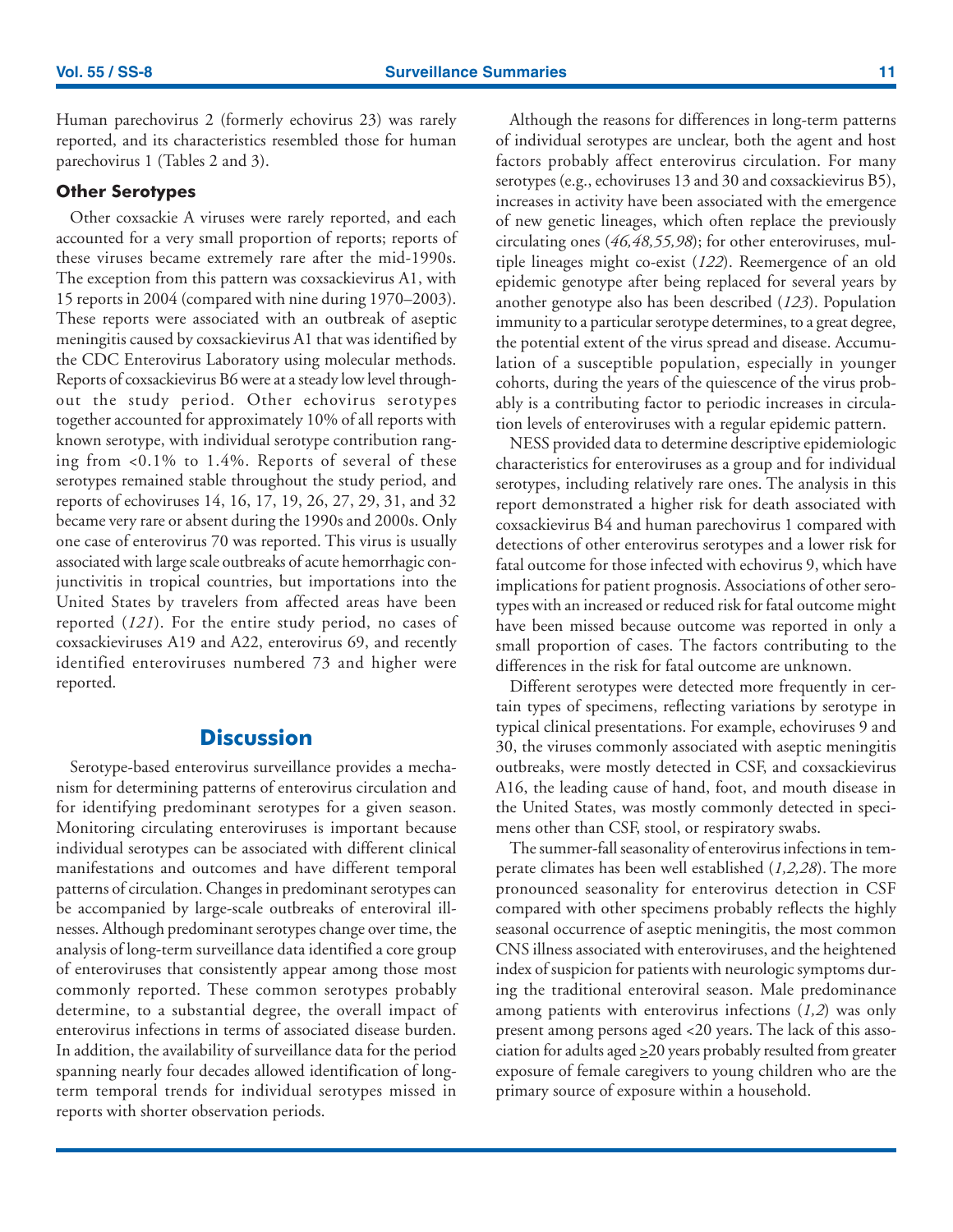The decline in the proportion of reports with known serotype after the mid-1990s was probably caused by decreasing availability of typing reagents and concerns over cost and clinical utility of enterovirus typing. The increase noted after 2001 is associated with increasing use of molecular typing methods by reporting laboratories.

### **Strengths and Limitations**

By allowing identification of temporal trends and patterns of circulation of individual enterovirus serotypes and providing information on circulating serotypes, enterovirus surveillance becomes a useful instrument from both the public health and clinical perspectives. Although NESS is not designed for real-time outbreak detection, the information from this surveillance system allows timely identification of predominant serotypes and helps guide outbreak investigations. The increase in reports of echoviruses 13 and 18 noted by NESS early in the 2001 enterovirus season (*124*) helped state and local health departments identify these serotypes as the major agents associated with aseptic meningitis outbreaks that year (*98*). Recognition of the outbreak serotypes was particularly important because specific monoclonal antibodies for echoviruses 13 and 18 are not commercially available, so indirect immunofluorescence could not be used for typing to differentiate outbreak cases from sporadic enterovirus infections. Knowledge of the outbreak serotypes encouraged laboratories that used exclusively monoclonal antibodies for typing to refer isolates to a reference laboratory capable of typing by other methods. Identification of the outbreak serotypes also helped confirm enteroviruses as the predominant etiology of aseptic meningitis during a West Nile virus avian epizootic (*125*). Similarly, the NESS data indicating an increase in echoviruses 9 and 30 helped focus the investigation of aseptic meningitis outbreaks in 2003 on these serotypes (*22*).

Enterovirus surveillance data can be helpful in identifying targets for diagnostic assay development. Serotype-specific PCR assays for echoviruses 13 and 18 rapidly developed by the CDC Enterovirus Laboratory in 2001 in response to the increases in their reports documented by NESS (*124*) provided a useful tool for outbreak investigations, allowing timely detection of epidemic serotypes (*98*). The information about circulating enterovirus serotypes also is important for development of antiviral compounds against enteroviruses because different serotypes have differential sensitivity to at least one candidate antienterovirus drug (pleconaril) (*126*). In addition, NESS data are useful for interpreting trends in enteroviral illnesses and for studies of enterovirus associations with specific diseases. For example, the increases in nationwide rates for viral meningitis-associated hospitalizations in the United States occurred when certain serotypes predominated (e.g., echovirus 30 in 1991 and 1998 and echovirus 9 in 1999); lower rates of hospitalization were observed during the years when a predominance of certain other serotypes (e.g., echovirus 11 in 1988) was observed (*28*).

Although this report is limited to nonpolio enteroviruses, monitoring poliovirus detection is an important aspect of NESS. Because of the elimination of indigenous wild polioviruses in the Americas and cessation of oral poliovirus vaccine (OPV) use (*20,21*), no poliovirus reservoir exists in the United States, except for few immunodeficient persons with persistent poliovirus infection, and poliovirus reports to NESS most likely reflect importations. Only one poliovirus (vaccine type) was reported to NESS in 2000, and no other polioviruses were reported until 2005. In 2005, vaccine-derived poliovirus type 1 circulation in a group objecting to vaccination was reported in Minnesota (*127*). This episode underscores the potential for poliovirus importation as long as wild polioviruses continue to circulate in certain parts of the world and OPV continues to be used by the majority of countries. As a result, NESS will remain a supplemental means of polio surveillance in the United States until the global eradication of wild polioviruses and the cessation of OPV use.

NESS is subject to at least three limitations. First, enteroviruses that commonly infect younger patients or that are associated with more severe illnesses might be overrepresented in NESS because clinical specimens from young children and more severely ill patients are submitted for testing more frequently. A potential explanation for a testing bias is that specimens might be more frequently submitted for enterovirus testing among young or more severely ill patients, in whom a specific diagnosis is considered more urgent, compared with older patients with milder disease, in whom ruling out bacterial meningitis might be a sufficient diagnosis. The extent of this testing bias is difficult to measure because populationbased data on the incidence of enterovirus infections are not easily available. Aseptic meningitis is the most common severe clinical manifestation associated with enterovirus infection. In one study, population-based estimates of persons hospitalized with viral meningitis in the United States based on the National Hospital Discharge Survey (NHDS) data (*28*) were compared with NESS data. The proportion of infants aged <1 year among patients reported to NESS was approximately double that from the NHDS study (44.2% and 23.5%, respectively). The proportion of fatal outcomes was approximately eightfold higher among patients reported to NESS (3.3%) than among patients hospitalized with viral meningitis (0.4%) (*28*).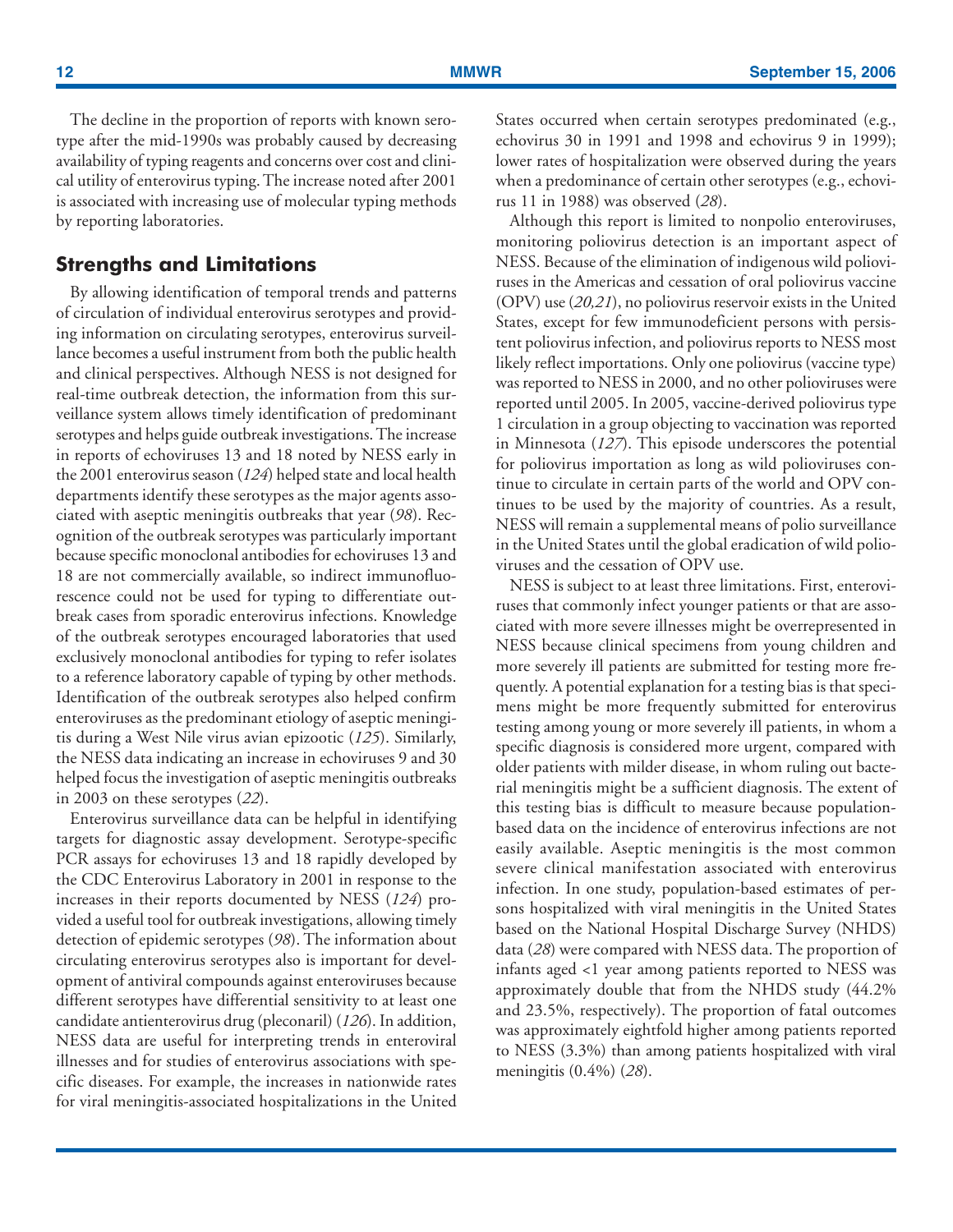<span id="page-14-0"></span>Second, because of the voluntary and passive nature of reporting to NESS, the small number of reports from certain states, and the absence of reports from some others, these results might not be representative of enterovirus circulation in the entire United States. The annual numbers of reports to NESS varied considerably. Consistent with a previous report (*3*), this year-to-year variability is, in part, the function of variability in the number of reporting laboratories. A general decline in use of viral culture because of its high cost, labor intensiveness, and modest clinical utility and the reduced availability of typing reagents along with the introduction of panenterovirus PCR assays were additional factors leading to the relative decline in enterovirus surveillance reports observed during the 1990s. The increased number of participating sites since 2000 and the widest ever geographic coverage achieved by NESS in 2005 are encouraging and might be attributable to simplified methods for data submission. However, the majority of state public health laboratories did not report to NESS during the last few years, and the available information for these states was received indirectly through private laboratories and the CDC Enterovirus Laboratory testing specimens of patients from these states and reporting to NESS. Because of the higher cost of private laboratory testing, reported enterovirus activity in states from these sources is underrepresented in NESS. Efforts to increase laboratory participation in NESS should continue to allow for more complete and accurate surveillance for enteroviruses in the United States.

Finally, serotype distribution in NESS is biased because of the low likelihood of serotypes being reported that cannot be readily detected by available methods. For example, coxsackie A viruses are most likely underrepresented in NESS because many of these viruses grow poorly in cell culture. Traditionally, the primary method for their detection has been isolation by intracerebral inoculation of suckling mice. The use of this technique has declined during the preceding 10–15 years, concurrent with the overall decline in coxsackie A virus reports to NESS. The sharp increase in coxsackievirus A1 reports in 2003 with the use of molecular typing suggests that as molecular methods are adopted more widely, more accurate information on coxsackie A virus epidemiology will become available.

## **Public Health Actions**

Concerns about declining laboratory participation in NESS throughout the 1990s led to efforts to update the reporting system and to make it more user-friendly. These efforts, initiated in the early 2000s, included simplification of reporting forms and transition to electronic reporting and resulted in a substantial increase in reporting compared with the late 1990s. Further improvements in the timeliness of feedback could provide additional incentives to public health laboratories to participate in NESS. A NESS website is being developed that will allow access to historic national and state enterovirus surveillance data and information on circulating serotypes. Developing a system for web-based data entry will further streamline the process of reporting to NESS and allow for improved feedback to stakeholders. The system will have sufficient built-in flexibility to adapt to changing laboratory practices and evolving taxonomy. Reporting of newly identified enteroviruses and other picornaviruses could be incorporated as needed. The assistance provided by CDC's Enterovirus Laboratory to state public health laboratories in implementing molecular methods of typing and efforts to increase laboratory participation in NESS should be continued to allow for more complete and accurate surveillance for enteroviruses in the United States.

#### **References**

- 1. Pallansch MA, Roos RP. Enteroviruses: polioviruses, coxsackieviruses, echoviruses, and newer enteroviruses. In: Knippe DM, Howley PM, eds. Fields Virology. 4th ed. Philadelphia, PA: Lippincott Williams and Wilkins; 2001:723–75.
- 2. Khetsuriani N, Parashar UD. Enteric viral infections. In: Dale DC, Federman DD, eds. Scientific American medicine. New York, NY: WebMD, Inc.; 2003:1758–66.
- 3. Strikas RA, Anderson L, Parker RA. Temporal and geographic patterns of isolates of nonpolio enteroviruses in the United States, 1970– 1983. J Infect Dis 1986;153:346–51.
- 4. Stanway G, Brown F, Christian P, et al. *Picornaviridae*. In: Fauquet CM, Mayo MA, Maniloff J, Desselberger U, Ball LA, eds. Virus taxonomy—classification and nomenclature of viruses. 8th report of the International Committee on the Taxonomy of Viruses. Amsterdam, The Netherlands: Elsevier Academic Press; 2005:757–78.
- 5. Oberste SM, Maher K, Michele SM, Belliot G, Uddin M, Pallansch MA. Enteroviruses 76, 89, 90 and 91 represent a novel group within the species Human enterovirus A. J General Virol 2005;86:445–51.
- 6. Oberste MS, Maher K, Kilpatrick DR, Flemister MR, Brown BA, Pallansch MA. Typing of human enteroviruses by partial sequencing of VP1. J Clin Microbiol 1999;37:1288–93.
- 7. Oberste MS, Michele SM, Maher K, et al. Molecular identification and characterization of two proposed new enterovirus serotypes, EV74 and EV75. J Gen Virol 2004;85:3205–12.
- 8. Oberste MS, Maher K, Flemister MR, Marchetti G, Kilpatrick DR, Pallansch MA. Comparison of classic and molecular approaches for the identification of untypeable enteroviruses. J Clin Microbiol 2000;38:1170–4.
- 9. Oberste MS, Maher K, Williams AJ, et al. Species-specific RT-PCR amplification of human enteroviruses: a tool for rapid species identification of uncharacterized enteroviruses. J Gen Virol 2006;87:119–28.
- 10. Oberste MS, Nix WA, Maher K, Pallansch MA. Improved molecular identification of enteroviruses by RT-PCR and amplicon sequencing. J Clin Virol 2003;26:375–7.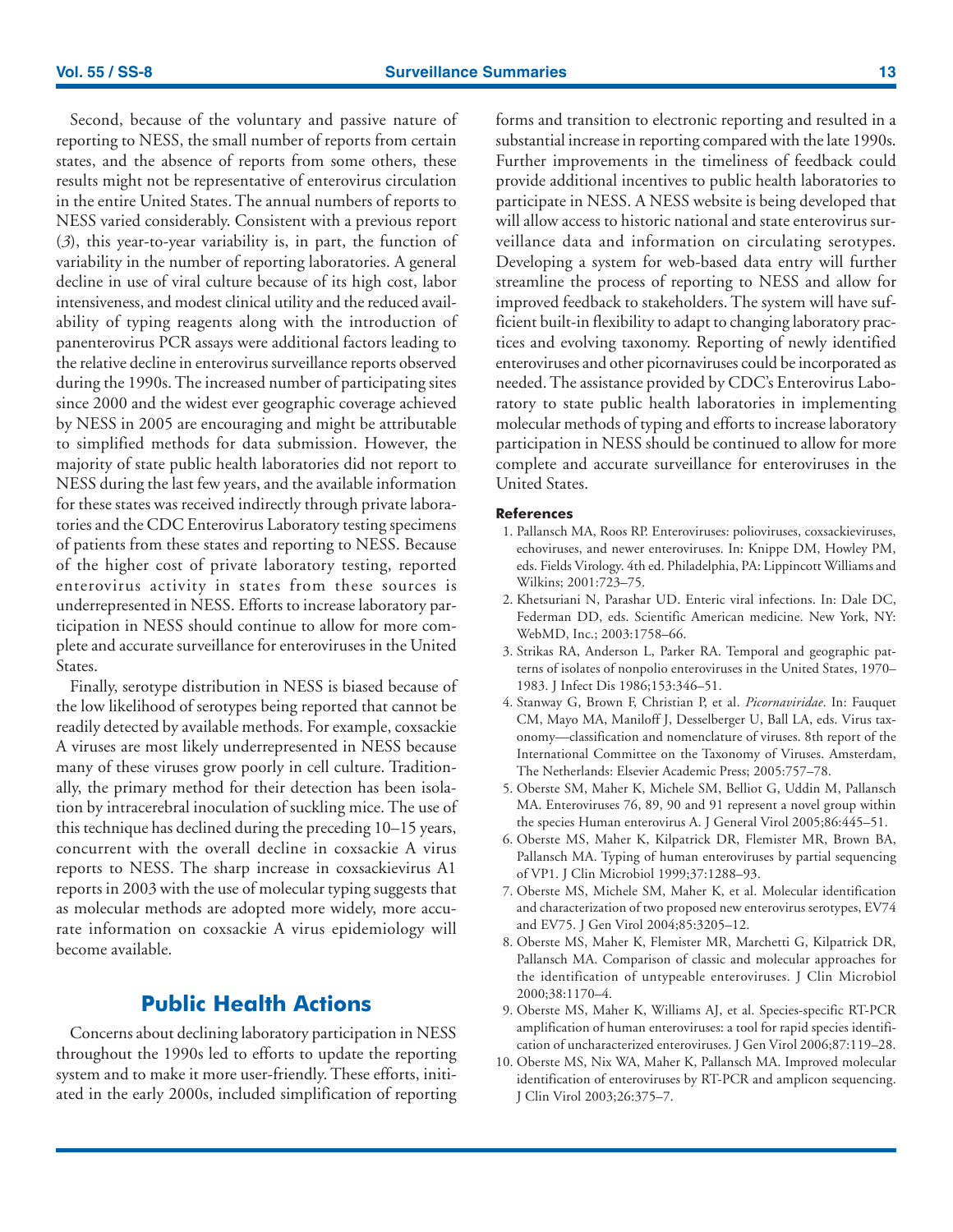- 11. Norder H, Bjerregaard L, Magnius L, Lina B, Aymard M, Chomel JJ. Sequencing of 'untypable' enteroviruses reveals two new types, EV-77 and EV-78, within human enterovirus type B and substitutions in the BC loop of the VP1 protein for known types. Gen Virol 2003;84:827–36.
- 12. Caro V, Guillot S, Delpeyroux F, Crainic R. Molecular strategy for 'serotyping' of human enteroviruses. J Gen Virol 2001;82:79–91.
- 13. Norder H, Bjerregaard L, Magnius LO. Homotypic echoviruses share aminoterminal VP1 sequence homology applicable for typing. J Med Virol 2001;63:35–44.
- 14. Stanway G, Joki-Korpela P, Hyypia T. Human parechoviruses biology and clinical significance. Rev Med Virol 2000;10:57–69.
- 15. CDC. Enterovirus surveillance report, 1970–1979. Atlanta, GA: US Public Health Service; 1981:1–74.
- 16. Rotbart HA. Diagnosis of enteroviral meningitis with the polymerase chain reaction. J Pediatr 1990;117:85–9.
- 17. Tanel RE, Kao SY K, Niemiec TM, et al. Prospective comparison of culture vs genome detection for diagnosis of enteroviral meningitis in childhood. Arch Pediatr Adolesc Med 1996;150:919–24.
- 18. Byington CL, Taggart WE, Carrol KC, Hillyard DR. A polymerase chain reaction-based epidemiologic investigation of the incidence of nonpolio enteroviral infections in febrile and afebrile infants 90 days and younger. Pediatrics 1999;103:27.
- 19. Hamilton MS, Jackson MA, Abel D. Clinical Utility of polymerase chain reaction testing for enteroviral meningitis. Pediatr Infect Dis J 1999;18:533–7.
- 20. CDC. Certification of poliomyelitis eradication—the Americas, 1994. MMWR 1994;43:720–2.
- 21. CDC. Poliomyelitis prevention in the United States: updated recommendations of the Advisory Committee on Immunization Practices (ACIP). MMWR 2000;49(No. RR-5).
- 22. CDC. Outbreaks of aseptic meningitis associated with echoviruses 9 and 30 and preliminary surveillance reports on enterovirus activity— United States, 2003. MMWR 2003;52:761–4.
- 23. CDC. Aseptic meningitis outbreak associated with echovirus 9 among recreational vehicle campers—Connecticut, 2003. MMWR 2004;53:710–3.
- 24. CDC. Outbreak of aseptic meningitis—Whiteside County, Illinois, 1995. MMWR 1997;46:221–4.
- 25. Hara K, Kashiwagi T, Ohtsu Y, et al. Molecular evolution of human echovirus 9 isolated from patients with aseptic meningitis in northern Kyushu during the summer of 1997. Microbiol Immunol 2001;45:717–20.
- 26. Trallero G, Casas I, Tenorio A, et al. Enteroviruses in Spain: virological and epidemiological studies over 10 years (1988–97). Epidemiol Infect 2000;124:497–506.
- 27. Ashwell MJ, Smith DW, Phillips PA, Rouse IL. Viral meningitis due to echovirus types 6 and 9: epidemiological data from Western Australia. Epidemiol Infect 1996;17:507–12.
- 28. Khetsuriani N, Quiroz ES, Holman RC, Anderson LJ. Viral meningitis-associated hospitalizations in the United States, 1988–1999. Neuroepidemiol 2003;22:345–52.
- 29. Gear JH. Nonpolio causes of polio-like paralytic syndromes. Rev Infect Dis 1984;6:379–84.
- 30. Zuckerman MA, Sheaff M, Martin JE, Gabriel CM. Fatal case of echovirus type 9 encephalitis. J Clin Pathol 1993;46:865-6.
- 31. Cheeseman SH, Hirsch MS, Keller EW, Keim DE. Fatal neonatal pneumonia caused by Echovirus type 9. Am J Dis Children 1977;131:1169.
- 32. Wilfert CM, Buckley RH, Mohanakumar T, et al. Persistent and fatal central-nervous-system ECHOvirus infections in patients with agammaglobulinemia. N Engl J Med 1977;296:1485–9.
- 33. Modlin JF. Perinatal echovirus infection: insights from the literature of 61 cases of serious infection and 16 outbreaks in nurseries. Rev Infect Dis 1986;8:918–26.
- 34. Abzug MJ. Presentation, diagnosis, and management of enterovirus infections in neonates. Paediatric Drugs 2004;6:1–10.
- 35. Miwa C, Sawatari S. Epidemic of echo 11 virus infection in Gifu Prefecture in 1993. Journal of the Japanese Association for Infectious Diseases 1994;68:1251–5.
- 36. Lin TY, Kao HT, Hsieh SH, et al. Neonatal enterovirus infections: emphasis on risk factors of severe and fatal infections. Pediatr Infect Dis J 2003;22:889–94.
- 37. Buxbaum S, Berger A, Preiser W, Rabenau HF, Doerr HW. Enterovirus infections in Germany: comparative evaluation of different laboratory diagnostic methods. Infection 2001;29:138–42.
- 38. Thivierge B, Delage G. Infections of the central nervous system caused by enterovirus: 223 cases seen at a pediatric hospital between 1973 and 1981. Canadian Medical Association Journal 1982;127:1097–102.
- 39. Vestergaard HT, Johnsen CK, Bottiger B. An unusual enterovirus outbreak in Denmark: clinical characteristics and molecular epidemiology. Scandin J Infect Dis 2004;36:840–7.
- 40. Dos Santos GP, Skraba I, Oliveira D, et al. Enterovirus meningitis in Brazil, 1998–2003. J Med Virol 2006;78:98–104.
- 41. Zhao YN, Jiang QW, Jiang RJ, Chen L, Perlin DS. Echovirus 30, Jiangsu Province, China. Emerg Infect Dis 2005;11:562–7.
- 42. Hauri AM, Schimmelpfennig M, Walter-Domes M, et al. An outbreak of viral meningitis associated with a public swimming pond. Epidemiol Infect 2005;133:291–8.
- 43. Bernit E, de Lamballerie X, Zandotti C, et al. Prospective investigation of a large outbreak of meningitis due to echovirus 30 during summer 2000 in Marseilles, France. Medicine 2004;83:245–53.
- 44. Wang JR, Tsai HP, Huang SW, Kuo PH, Kiang D, Liu CC. Laboratory diagnosis and genetic analysis of an echovirus 30-associated outbreak of aseptic meningitis in Taiwan in 2001. J Clin Microbiol 2002;40:4439–44.
- 45. Rice SK, Heinl RE, Thornton LI, Opal SM. Clinical characteristics, management strategies, and cost implications of a statewide outbreak of enterovirus meningitis. Clin Infect Dis 1995;20:931–7.
- 46. Oberste MS, Maher K, Kennett ML, et al. Molecular epidemiology and genetic diversity of echovirus type 30 (E30): genotypes correlate with temporal dynamics of E30 isolation. J Clin Microbiol 1999;37:3928–33.
- 47. Palacios G, Casas I, Cisterna D, Trallero G, Tenorio A, Freire C. Molecular epidemiology of echovirus 30: temporal circulation and prevalence of single lineages. J Virol 2002;76:4940–9.
- 48. Savolainen C, Hovi T, Mulders MN. Molecular epidemiology of echovirus 30 in Europe: succession of dominant sublineages within a single major genotype. Arch Virol 2001;146:521–37.
- 49. Stambos V, Brussen KA, Thorley BR. Annual report of the Australian National Poliovirus Reference Laboratory, 2004. Communic Dis Intell 2005;29:263–8.
- 50. Helin M, Savola J, Lapinleimu K. Cardiac manifestations during a coxsackie B5 epidemic. BMJ 1968;2:97.
- 51. Smith WG. Coxsackie B myopericarditis in adults. Am Heart J 1970;89:34.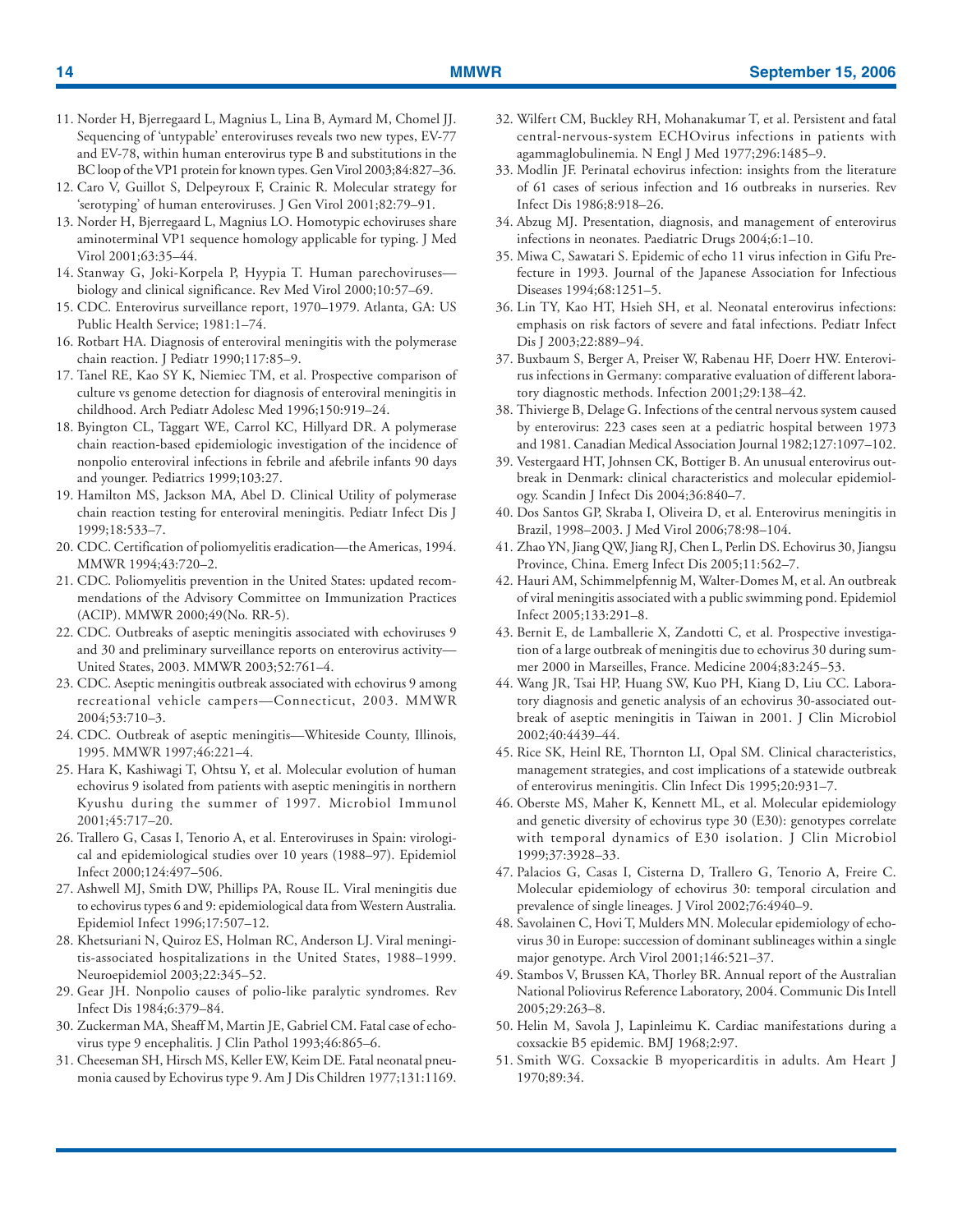- 52. Lindenbaum JE, Van Dyck PC, Allen RG. Hand, foot and mouth disease associated with coxsackievirus group B. Scandin J Infect Dis 1975;7:161–3.
- 53. Modlin JF. Update on enterovirus infections in infants and children. Adv Pediatr Infect Dis 1996;12:155–80.
- 54. CDC. Coxsackievirus B5 meningitis—Texas, 1983. MMWR 1984;33:281–2.
- 55. Kopecka H, Brown B, Pallansch M. Genotypic variation in coxsackievirus B5 isolates from three different outbreaks in the United States. Virus Research 1995;38:125–36.
- 56. Graves PM, Norris JM, Pallansch MA, Gerling IC, Rewers M. The role of enteroviral infections in the development of IDDM: limitations of current approaches. Diabetes 1997;46:161–8.
- 57. Chomel JJ, Antona D, Thouvenot D, Lina B. Three ECHOvirus serotypes responsible for outbreak of aseptic meningitis in Rhone-Alpes region, France. Eur J Clin Microbiol Infect Dis 2003;22:191–3.
- 58. Ventura KC, Hawkins H, Smith MB, Walker DH. Fatal neonatal echovirus 6 infection: autopsy case report and review of the literature. Modern Pathology 2001;14:85–90.
- 59. Dorta Contreras AJ. Intrathecal synthesis of immunoglobulins in *Neisseria meningitidis* and echovirus 6 meningoencephalitis. J Molec Neuroscience 1999;12:81–7.
- 60. Carolane DJ, Long AM, McKeever PA, Hobbs SJ, Roome AP. Prevention of spread of echovirus 6 in a special care baby unit. Arch Dis Child 1985;60:674–6.
- 61. Blokziji ML, Koskiniemi M. Echovirus 6 encephalitis in a preterm baby. Lancet 1989;8655:164–5.
- 62. Abe O, Kimura H, Minakami H, et al. Outbreak of gastroenteritis caused by echovirus type 6 in an orphanage in Japan. J Infection 2000;41:285–6.
- 63. Boyd MT, Jordan SW, Davis LE. Fatal pneumonitis from congenital echovirus type 6 infection. Pediatr Infect Dis J 1987;6:1138–9.
- 64. Alexander JP Jr, Chapman LE, Pallansch MA, Stephenson WT, Torok TJ, Anderson LJ. Coxsackievirus B2 infection and aseptic meningitis: a focal outbreak among members of a high school football team. J Infect Dis 1993;167:1201–5.
- 65. Barson WJ, Reiner CB. Coxsackievirus B2 infection in a neonate with incontinentia pigmenti. Pediatrics 1986;77:897–900.
- 66. Schiff GM. Coxsackievirus B epidemic at a boys' camp. Am J Dis Children 1979;133:782–5.
- 67. Abubakar S, Chee HY, Shafee N, Chua KB, Lam SK. Molecular detection of enteroviruses from an outbreak of hand, foot and mouth disease in Malaysia in 1997. Scand J Infect Dis 1999;31:331–5.
- 68. Mas P, Pelegrino JL, Guzman MG, et al. Viral isolation from cases of epidemic neuropathy in Cuba. Arch Pathol Lab Med 1997;121:825–33.
- 69. Novack A, Feldman HA, Wang SS, Voth DW. A community-wide Coxsackievirus A9 outbreak. JAMA 1967;202:862–6.
- 70. Handsher R, Shulman LM, Abramovitz B, et al. A new variant of echovirus 4 associated with a large outbreak of aseptic meningitis. J Clin Virol 1999;13:29–36.
- 71. Bunuel Alvarez JC, Martin-Calama Valero J, de Miguel Pardo C, et al. An epidemic of echovirus 4 meningitis: report of nine cases [Spanish]. Anales Espanoles de Pediatria 1992;37:422–4.
- 72. Nairn C, Clements GB. A study of enterovirus isolations in Glasgow from 1977 to 1997. J Med Virol 1999;58:304–12.
- 73. Cree BC, Bernardini GL, Hays AP, Lowe G. A fatal case of coxsackievirus B4 meningoencephalitis. Arch Neurol 2003;60:107–12.
- 74. Niklasson BS, Dobersen MJ, Peters CJ, Ennis WH, Moller E. An outbreak of coxsackievirus B infection followed by one case of diabetes mellitus. Scandin J Infect Dis 1985;17:15–8.
- 75. Porres ER, Werthammer J, Moss N, Bernstein JM, Belshe RB. Fatal coxsackievirus B4 infection in a neonate. Southern Med J 1985;78:1254–6.
- 76. Lum LC, Chua KB, McMinn PC, et al. Echovirus 7 associated encephalomyelitis. J Clin Virol 2002;23:153–60.
- 77. Rakoto-Andrianarivelo M, Raobijaona H, Razanamparany M. Pseudopoliomyelitis paralysis caused by Echovirus 7 [French]. Archives de l'Institut Pasteur de Madagascar 2000;66:55–7.
- 78. Castro R. Echovirus 7 infection and necrotizing enterocolitis-like symptoms in a premature infant. J Perinatol 2000;20:558–61.
- 79. Wreghitt TG, Sutehall GM, King A, Gandy GM. Fatal echovirus 7 infection during an outbreak in a special care baby unit. J Infection 1989;19:229–36.
- 80. Wilson CW, Stevenson DK, Arvin AM. A concurrent epidemic of respiratory syncytial virus and echovirus 7 infections in an intensive care nursery. Pediat Infect Dis J 1989;8:24–9.
- 81. Bendig JW, Franklin OM, Hebden AK, et al. Coxsackievirus B3 sequences in the blood of a neonate with congenital myocarditis, plus serological evidence of maternal infection. J Med Virol 2003;70:606–9.
- 82. Fujioka S, Kitaura Y, Ukimura A, et al. Evaluation of viral infection in the myocardium of patients with idiopathic dilated cardiomyopathy. J American College Cardiol 2000;36:1920–6.
- 83. Spanakis N, Manolis EN, Tsakris A, et al. Coxsackievirus B3 sequences in the myocardium of fatal cases in a cluster of acute myocarditis in Greece. J Clin Pathol 2005;58:357–60.
- 84. Hosoya M, Honzumi K, Suzuki H. Detection of enterovirus by polymerase chain reaction and culture in cerebrospinal fluid of children with transient neurologic complications associated with acute febrile illness. J Infect Dis 1997;175:700–3.
- 85. Rossouw E, Tsilimigras CW, Schoub BD. Molecular epidemiology of a coxsackievirus B3 outbreak. J Med Virol 1991;3:165–71.
- 86. Nakayama T, Urano T, Osano M, et al. Outbreak of herpangina associated with Coxsackievirus B3 infection. Pediatr Infect Dis J 1989;8:495–8.
- 87. McLaughlin JB, Gessner BD, Lynn TV, Funk EA, Middaugh JP. Association of regulatory issues with an echovirus 18 meningitis outbreak at a children's summer camp in Alaska. Pediatr Infect Dis J 2004;23:875–7.
- 88. Shah SS, Gallagher PG. Neonatal sepsis due to echovirus 18 infection. J Perinatal Med 1997;25:381–4.
- 89. Miyamura K, Yamashita K, Yamadera S, Kato N, Akatsuka M, Yamazaki S. An epidemic of echovirus 18 in 1988 in Japan—high association with clinical manifestation of exanthema: a report of the National Epidemiological Surveillance of Infectious Agents in Japan. Japanese Journal of Medical Science and Biology 1990;43:51–8.
- 90. Joo CH, Ahn J, Seo I, et al. Characterization of nonpolio enteroviruses recovered from patients with aseptic meningitis in Korea. Intervirology 2005;48:97–103.
- 91. Ikeda RM, Kondracki SF, Drabkin PD, Birkhead GS, Morse DL. Pleurodynia among football players at a high school: an outbreak associated with coxsackievirus B1. JAMA 1993;270:2205–6.
- 92. Chiou CC, Liu WT, Chen SJ, et al. Coxsackievirus B1 infection in infants less than 2 months of age. Am J Perinatol 1998;15:155–9.
- 93. Person DA, Smith TF, Herrmann EC. Outbreak of echovirus-3 meningoencephalitis. Lancet 1971;1:238.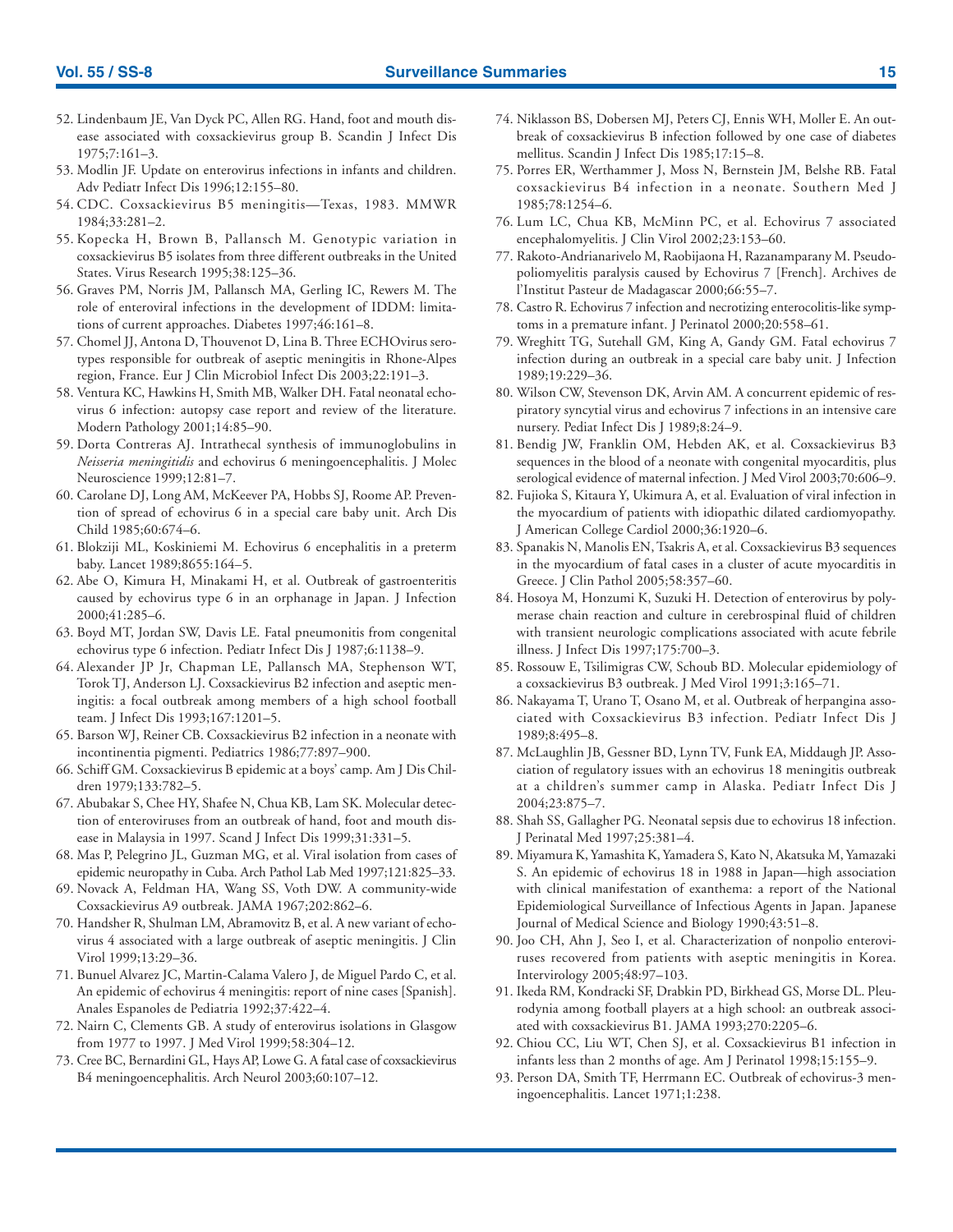- 94. Ndiaye M, Dosseh A, Sene-Diouf F, Ndiaye K, Diop O, Ndiaye IP. Echovirus 3 associated meningoencephalitis. Revue Neurologique 2005;161:984–5.
- 95. Stevenson J, Hambling MH. Paralysis in echovirus-3 infection. Lancet 1968;1:525–6.
- 96. Yeats J, Smuts H, Serfontein CJ, Kannemeyer J. Investigation into a school enterovirus outbreak using PCR detection and serotype identification based on the 5' non-coding region. Epidemiol Infect 2005;133:1123–30.
- 97. Kinnunen E, Hovi T, Stenvik M, et al. Localized outbreak of enteroviral meningitis in adults. Acta Neurol Scandin 1987;75:346–51.
- 98. Mullins JA, Khetsuriani N, Nix WA, et al. Emergence of echovirus type 13 as a prominent enterovirus. Clin Infect Dis 2004;38:70–7.
- 99. Communicable Disease Surveillance Centre. Viral meningitis associated with increase in echovirus type 13. Commun Dis Rep 2000;10:277,280.
- 100. Narkeviciute I, Vaiciuniene D. Outbreak of echovirus 13 infection among Lithuanian children. Clin Microbiol Infect 2004;10:1023–5.
- 101. Cheon DS, Lee J, Lee K, et al. Isolation and molecular identification of echovirus 13 isolated from patients of aseptic meningitis in Korea, 2002. J Med Virology 2004;73:439–42.
- 102. Somekh E, Cesar K, Handsher R, et al. An outbreak of echovirus 13 meningitis in central Israel. Epidemiol Infect 2003;130:257–62.
- 103. Kirschke DL, Jones TF, Buckingham SC, Craig AS, Schaffner W. Outbreak of aseptic meningitis associated with echovirus 13. Pediatr Infect Dis J 2002;21:1034–8.
- 104. Kobayashi K, Haruta T, Kubota M, et al. Clinical spectrum in hospitalized children with echovirus type 13 infection. Pediatrics International 2005;47:185–9.
- 105. Archimbaud C, Bailly JL, Chambon M, Tournilhac O, Travade P, Peigue-Lafeuille H. Molecular evidence of persistent echovirus 13 meningoencephalitis in a patient with relapsed lymphoma after an outbreak of meningitis in 2000. J Clin Microbiol 2003;41:4605–10.
- 106. Chang LY, Lin TY, Huang YC, et al. Comparison of enterovirus 71 and coxsackie-virus A16 clinical illnesses during the Taiwan enterovirus epidemic, 1998. Pediatr Infect Dis J 1999;18:1092–6.
- 107. Portolani M, Bartoletti AM, Pietrosemoli P, et al. Non-specific febrile illness by Coxsackievirus A16 in a 6-day-old newborn. Minerva Pediatrica 2004;56:341–7.
- 108. Wang CY, Li Lu F, Wu MH, Lee CY, Huang LM. Fatal coxsackievirus A16 infection. Pediatr Infect Dis J 2004;23:275–6.
- 109. Cooper DJ, Shaw DR, LaBrooy JT, Blumbergs P, Gilbert J, Simmons A. Fatal rhabdomyolysis and renal failure associated with hand, foot and mouth disease. Med J Aust 1989;151:232–4.
- 110. Ferson MJ, Bell SM. Outbreak of coxsackievirus A16 hand, foot, and mouth disease in a child day-care center. Amer J Public Hlth 1991;1:1675–6.
- 111. Palacios G, Oberste MS. Enteroviruses as agents of emerging infectious diseases. J Neurovirol 2005;11:424–33.
- 112. CDC. Acute hemorrhagic conjunctivitis outbreak caused by coxsackievirus A24 — Puerto Rico, 2003. MMWR 2004;53:632–4.
- 113. Oberste MS, Maher K, Schnurr D, et al. Enterovirus 68 is associated with respiratory illness and shares biological features with both the enteroviruses and the rhinoviruses. J Gen Virol 2004;85:2577–84.
- 114. Blomqvist S, Savolainen C, Raman L, Roivainen M, Hovi T. Human rhinovirus 87 and enterovirus 68 represent a unique serotype with rhinovirus and enterovirus features. J Clin Microbiol 2002;40:4218–23.
- 115. Melnick JL. Enterovirus type 71 infections: a varied clinical pattern sometimes mimicking paralytic poliomyelitis. Rev Infect Dis 1984;6:387–90.
- 116. Chan LG, Parashar UD, Lye MS, et al. Deaths of children during an outbreak of hand, foot, and mouth disease in Sarawak, Malaysia: clinical and pathological characteristics of the disease. Clin Infect Dis 2000;31:678–83.
- 117. Huang CC, Liu CC, Chang YC, et al. Neurologic complications in children with enterovirus 71 infection. N Engl J Med 1999;341: 936–42.
- 118. Chang LY, Lin TY, Hsu KH, et al. Clinical features and risk factors of pulmonary oedema after enterovirus-71-related hand, foot, and mouth disease. Lancet 1999;354:1862–6.
- 119. Brown BA, Oberste MS, Alexander JP Jr, Kennett ML, Pallansch MA. Molecular epidemiology and evolution of enterovirus 71 strains isolated from 1970 to 1998. J Virol 1999;73:9969–75.
- 120. Birenbaum E, Handsher R, Kuint J, et al. Echovirus type 22 outbreak associated with gastro-intestinal disease in a neonatal intensive care unit. Am J Perinatol 1997;14:469–73.
- 121. Kuritsky JN, Weaver JH, Bernard KW, et al. An outbreak of acute hemorrhagic conjunctivitis in central Minnesota. Am J Ophthalmol 1983;96:449–52.
- 122. Mulders MN, Salminen M, Kalkkinen N, Hovi T. Molecular epidemiology of coxsackievirus B4 and disclosure of the correct VP1/ 2A(pro) cleavage site: evidence for high genomic diversity and longterm endemicity of distinct genotypes. J Gen Virol 2000;81:803–12.
- 123. Hamby BB, Pallansch MA, Kew OM. Reemergence of an epidemic coxsackievirus B5 genotype. J Infect Dis 1987;56:288–92.
- 124. CDC. Echovirus 13 activity—United States, 2001. MMWR 2001;50:777–80.
- 125. Julian KG, Mullins JA, Olin A, et al. Aseptic meningitis epidemic during a West Nile virus avian epizootic. Emerg Infect Dis 2003;9:1082–8.
- 126. Pevear DC, Tull TM, Seipel ME, Groarke JM. Activity of pleconaril against enteroviruses. Antimicrob Agents Chemother 1999;43:2109–15.
- 127. CDC. Poliovirus infections in four unvaccinated children— Minnesota, August–October 2005. MMWR 2005;54:1053–5.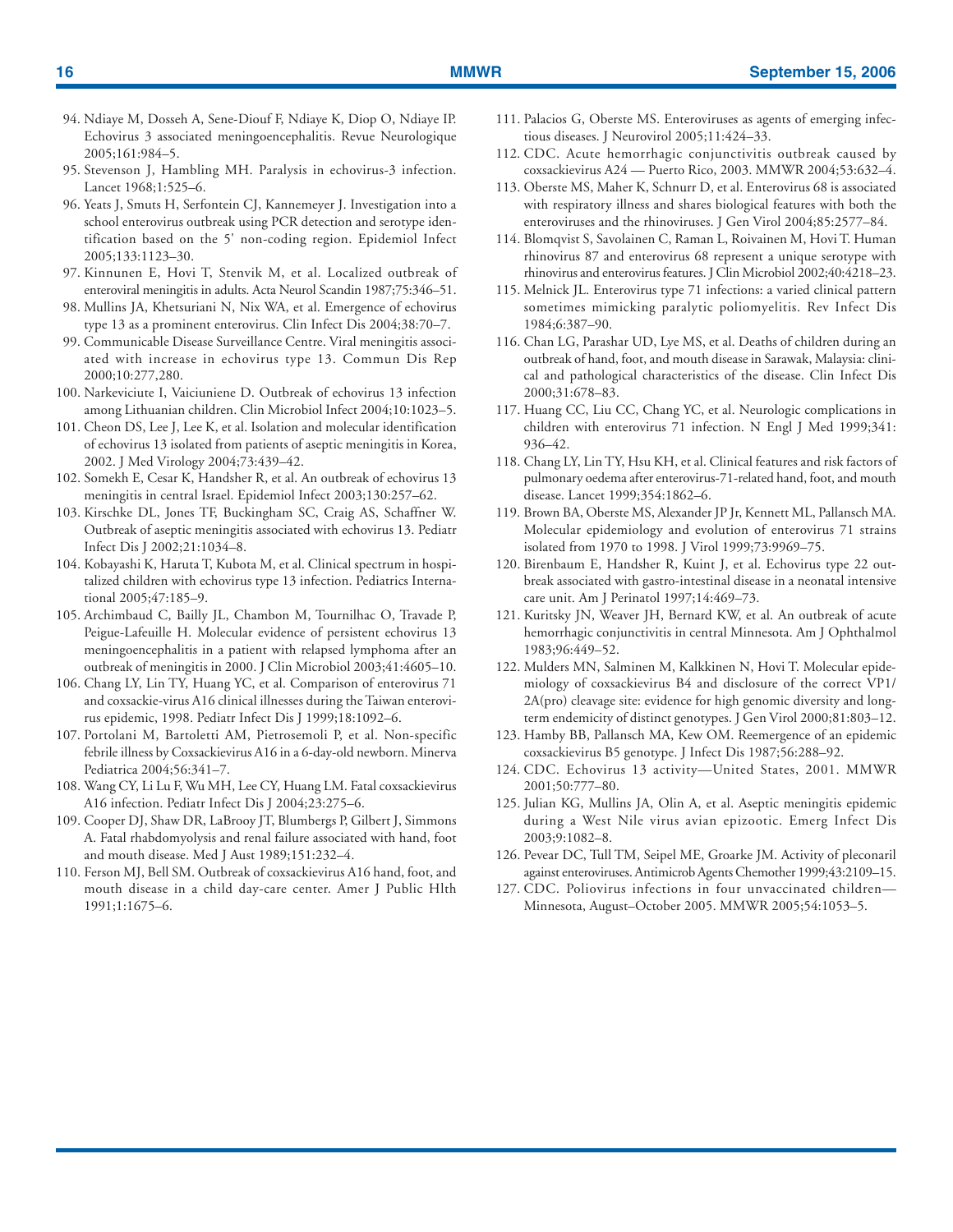**FIGURE 1. Number of enterovirus reports with known or unknown serotype and number of states reporting enteroviruses, by year — National Enterovirus Surveillance System, United States, 1970–2005**



**FIGURE 2. Percentage of enterovirus reports, by month of specimen collection — United States, 1983–2005**



**FIGURE 3. Number and percentage of enterovirus detection reports with fatal outcomes, by age group — National Enterovirus Surveillance System, United States, 1983–1998**



**FIGURE 4. Number of reported echovirus 9 detections, by year and percentage of all reports — National Enterovirus Surveillance System, United States, 1970–2005**



**FIGURE 5. Number of reported echovirus 11 detections, by year and percentage of all reports — National Enterovirus Surveillance System, United States, 1970–2005**



**FIGURE 6. Number of reported echovirus 30 detections, by year and percentage of all reports — National Enterovirus Surveillance System, United States, 1970–2005**

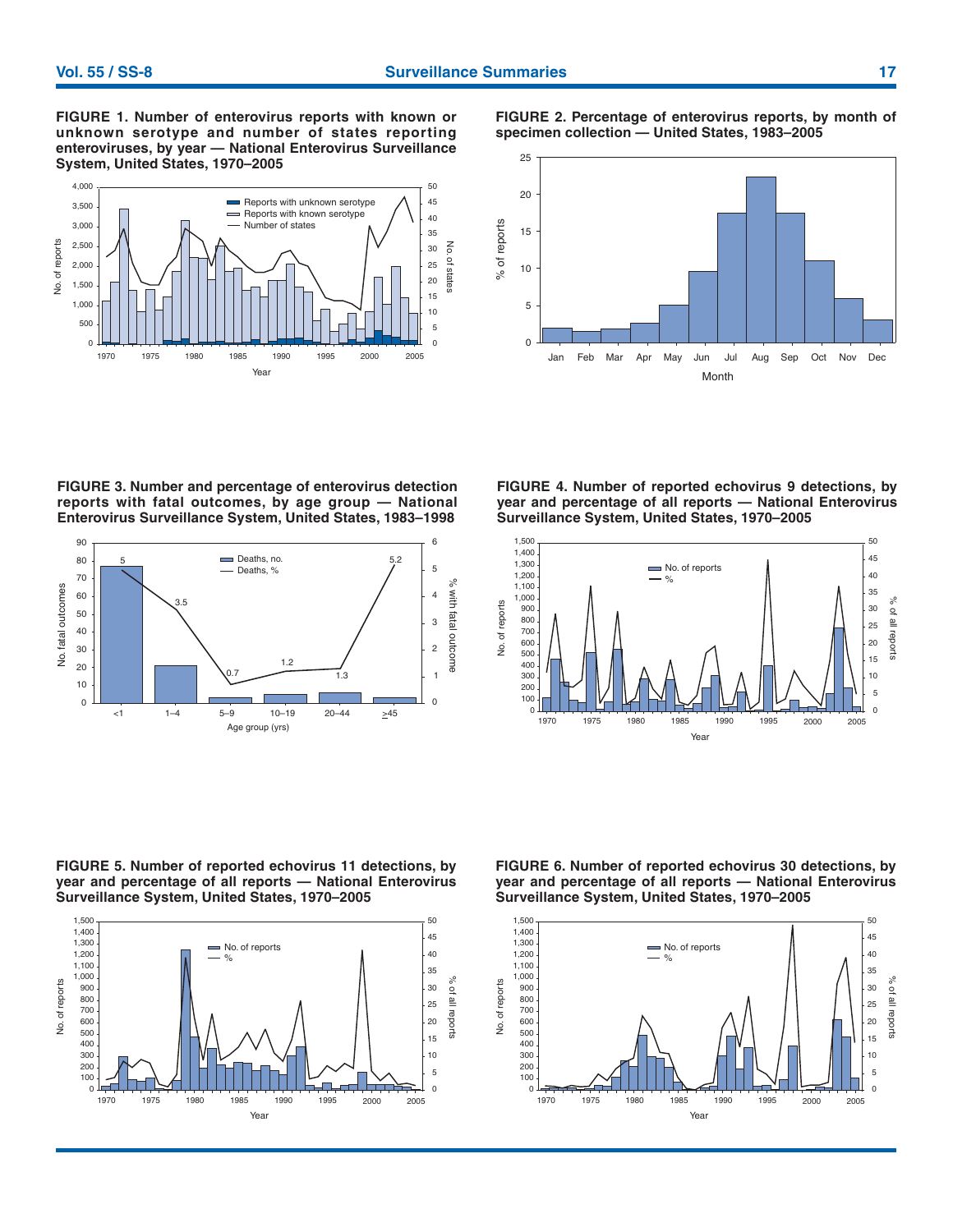**FIGURE 7. Number of reported coxsackievirus B5 detections, by year and percentage of all reports — National Enterovirus Surveillance System, United States, 1970–2005**



**FIGURE 8. Number of reported echovirus 6 detections, by year and percentage of all reports — National Enterovirus Surveillance System, United States, 1970–2005**



**FIGURE 9. Number of reported coxsackievirus B2 detections, by year and pecentage of all reports — National Enterovirus Surveillance System, United States, 1970–2005**



**FIGURE 11. Number of reported echovirus 4 detections, by year and percentage of all reports — National Enterovirus Surveillance System, United States, 1970–2005**



**FIGURE 10. Number of reported coxsackievirus A9 detections, by year and percentage of all reports — National Enterovirus Surveillance System, United States, 1970–2005**



**FIGURE 12. Number of reported coxsackievirus B4 detections, by year and percentage of all reports — National Enterovirus Surveillance System, United States, 1970–2005**

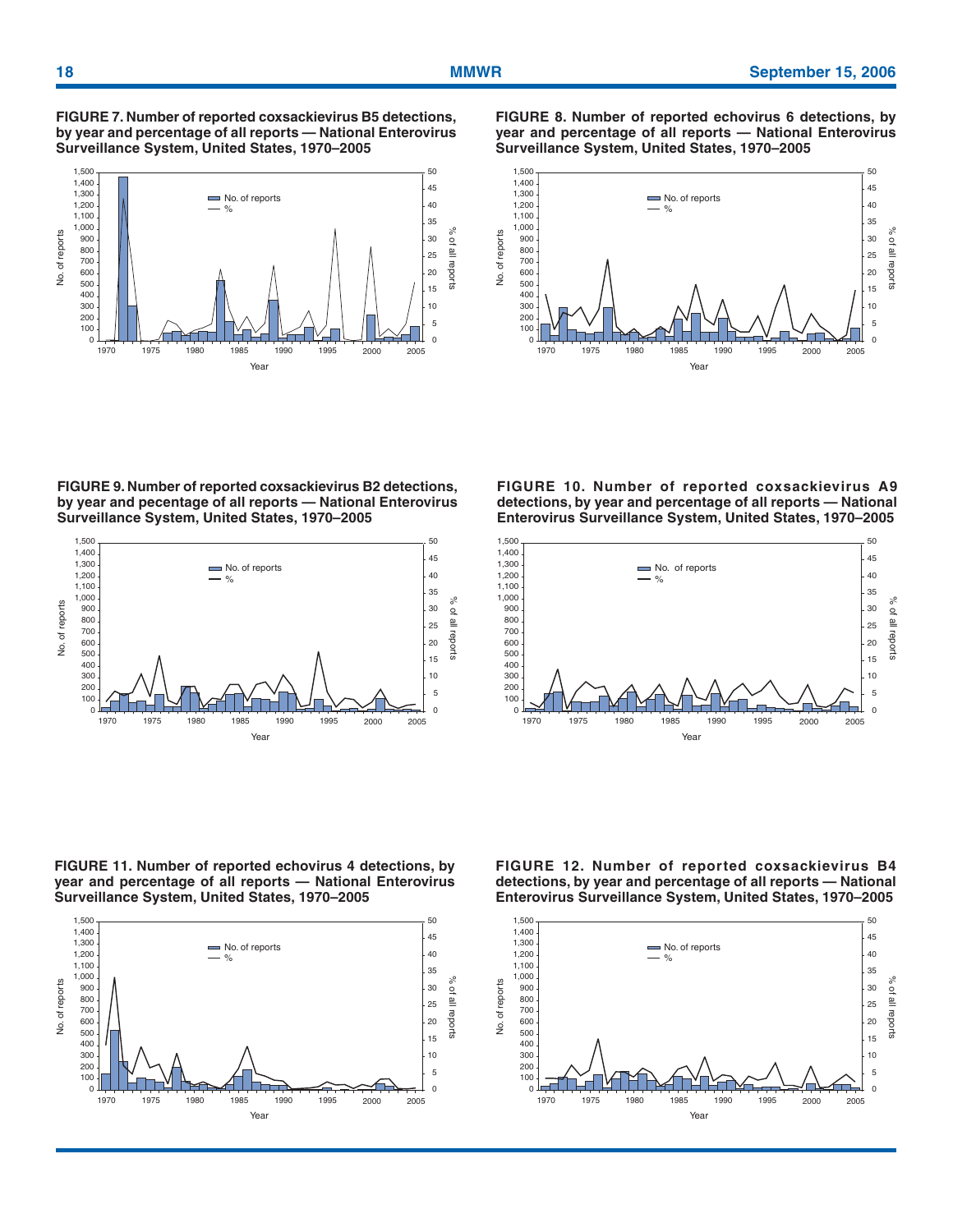**FIGURE 13. Number of reported echovirus 7 detections, by year and percentage of all reports — National Enterovirus Surveillance System, United States, 1970–2005**



**FIGURE 14. Number of reported coxsackievirus B3 detections, by year and percentage of all reports — National Enterovirus Surveillance System, United States, 1970–2005**



**FIGURE 15. Number of reported echovirus 18 detections, by year and percentage of all reports — National Enterovirus Surveillance System, United States, 1970–2005**



**FIGURE 17. Number of reported echovirus 3 detections, by year and percentage of all reports — National Enterovirus Surveillance System, United States, 1970–2005**



**FIGURE 16. Number of reported coxsackievirus B1 detections, by year and percentage of all reports — National Enterovirus Surveillance System, United States, 1970–2005**



**FIGURE 18. Number of reported echovirus 5 detections, by year and percentage of all reports — National Enterovirus Surveillance System, United States, 1970–2005**

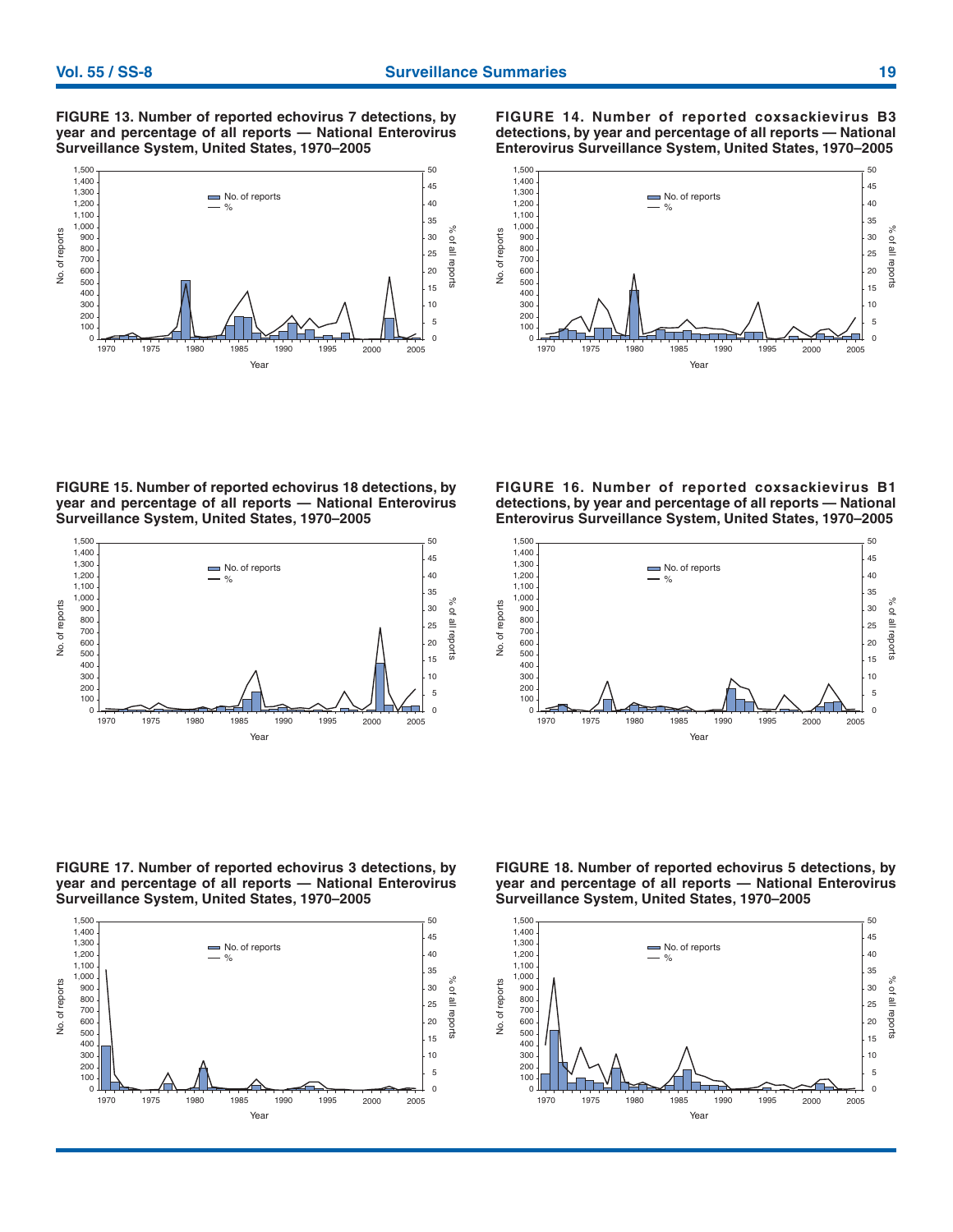**FIGURE 19. Number of reported echovirus 13 detections, by year and percentage of all reports — National Enterovirus Surveillance System, United States, 1970–2005**



**FIGURE 21. Number of reported enterovirus 71 detections, by year and percentage of all reports — National Enterovirus Surveillance System, United States, 1970–2005**



**FIGURE 20. Number of reported coxsackievirus A16 detections, by year and percentage of all reports — National Enterovirus Surveillance System, United States, 1970–2005**



**FIGURE 22. Number of reported human parechovirus 1 detections, by year and percentage of all reports — National Enterovirus Surveillance System, United States, 1970–2005**